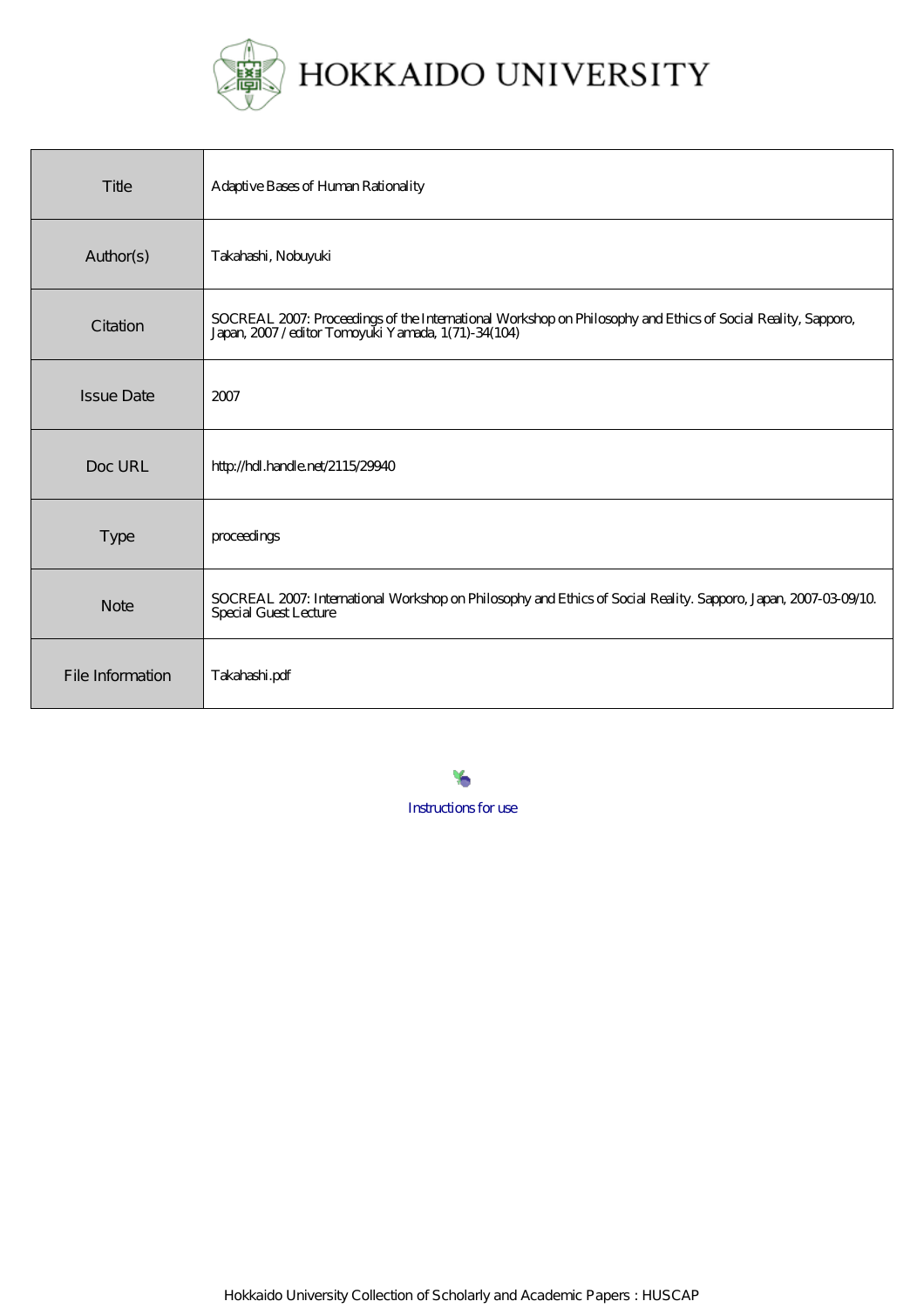

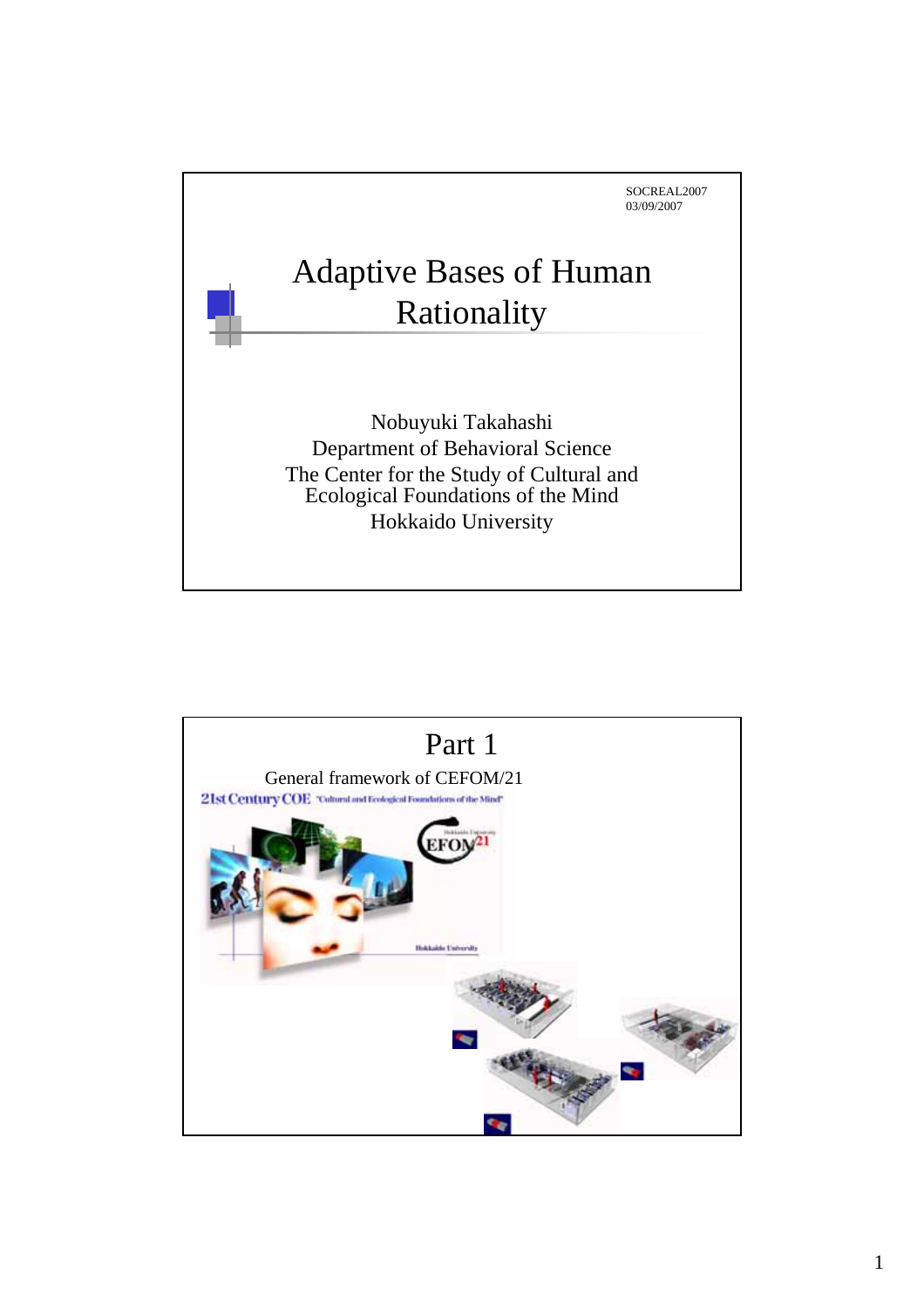

#### Rationality and Adaptationist Perspective

This situation has begun to change since 1990s.

•The rise of experimental/behavioral economics

•The wide acceptance of evolutionary perspectives in psychology

•Interdisciplinary collaborations using evolutionary game theory as a common language

The currently shared idea

The myth of "tabula rasa" has been almost completely refuted by empirical evidence.

**The human mind is not, in fact, infinitely malleable but instead works under certain constraints.**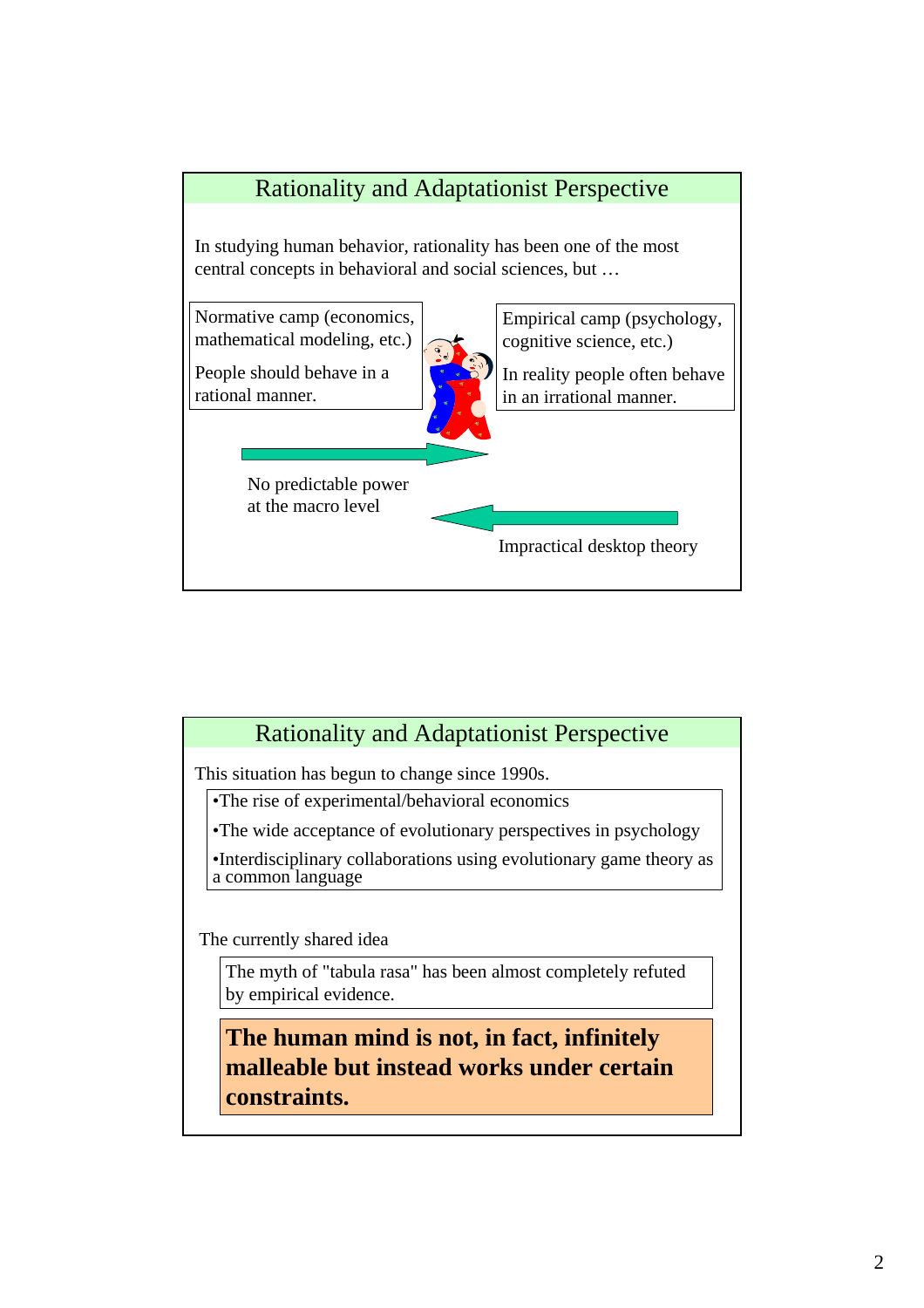Why do certain constraints exist? •We are endowed with psychological mechanisms that enable us to behave in certain ways **as adaptive tools for the social environment**. •These psychological mechanisms have allowed humans to build and maintain societies.  $\checkmark$ The few research centers (e.g., George Mason University, Zurich University, the Max Planck Institute, the Santa Fe Institute, UCLA and UCSB) share the basic perspective. Rationality and Adaptationist Perspective

 $\checkmark$ CEFOM/21 (Center for the Study of Cultural and Ecological Foundations of the Mind, a 21st Century Center of Excellence) has been one of the few research centers around the world to study **the adaptive bases of human rationality both theoretically and empirically** since its establishment in 2002.

# Part 2 From empirical findings to theory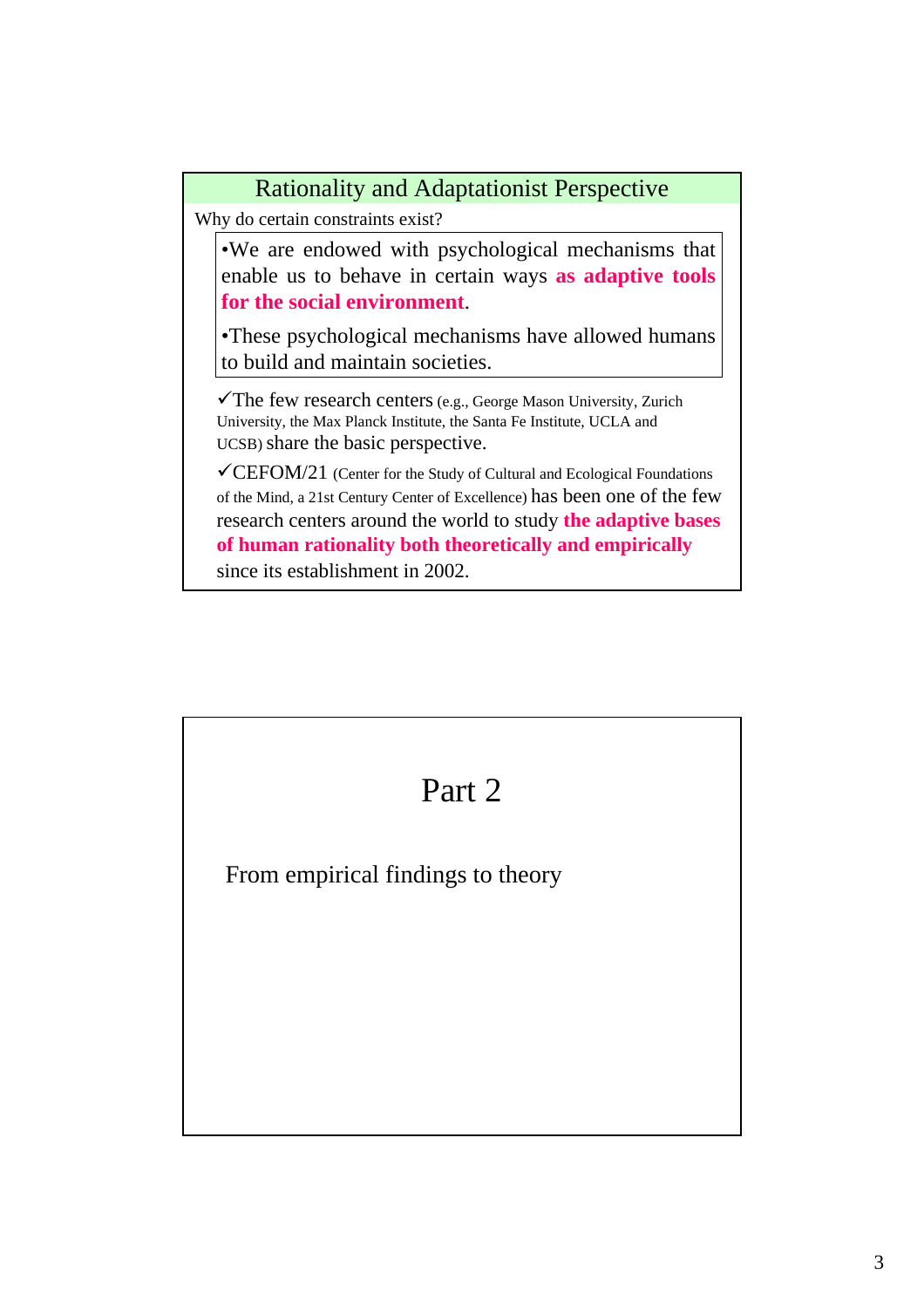*Puzzle*

•Prisoner's dilemma game (PDG) is the most well-known game in research on human cooperation.

**The most significant finding in empirical studies is that people actually cooperate very often even in a one-shot PDG where cooperation is irrational.**

#### Why do people cooperate in a one-shot PDG?

*Prisoner's Dilemma Game (PDG)*

- •There are two players, A and B.
- •Each player has two behavioral choices: **Cooperation** or **Defection**.
- •Each player's payoff is determined by a joint decision.
- •Player A's payoff is indicated above and to the right of the diagonal, and player B's payoff is represented below and to the left.

#### **Dominant choice: Defection**

Defection produces an individually better outcome no matter what the choice of the partner is.

| Player B's<br>Choice |                    | Player A's Choice |
|----------------------|--------------------|-------------------|
|                      | <b>Cooperation</b> | <b>Defection</b>  |
|                      |                    |                   |
|                      |                    |                   |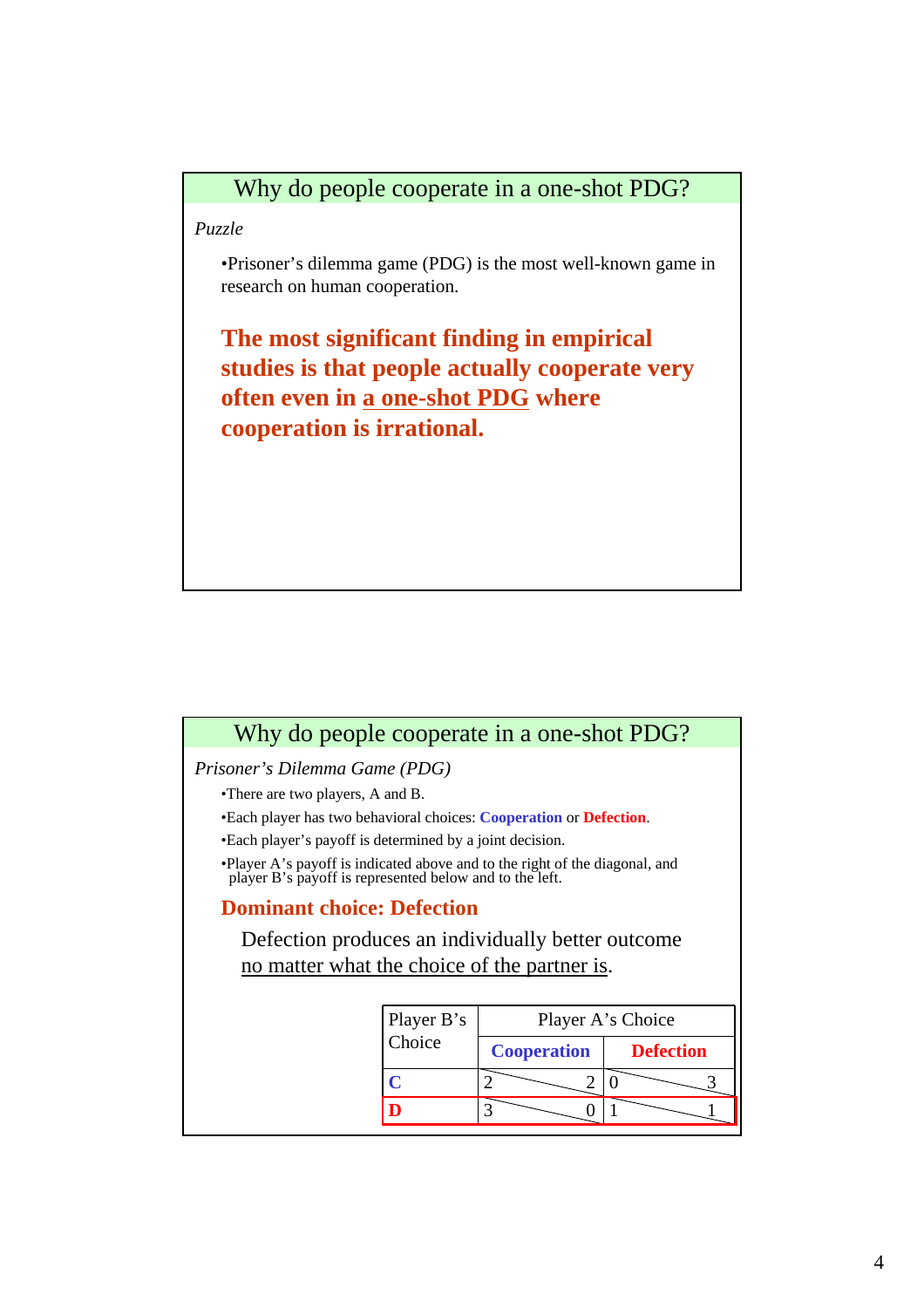

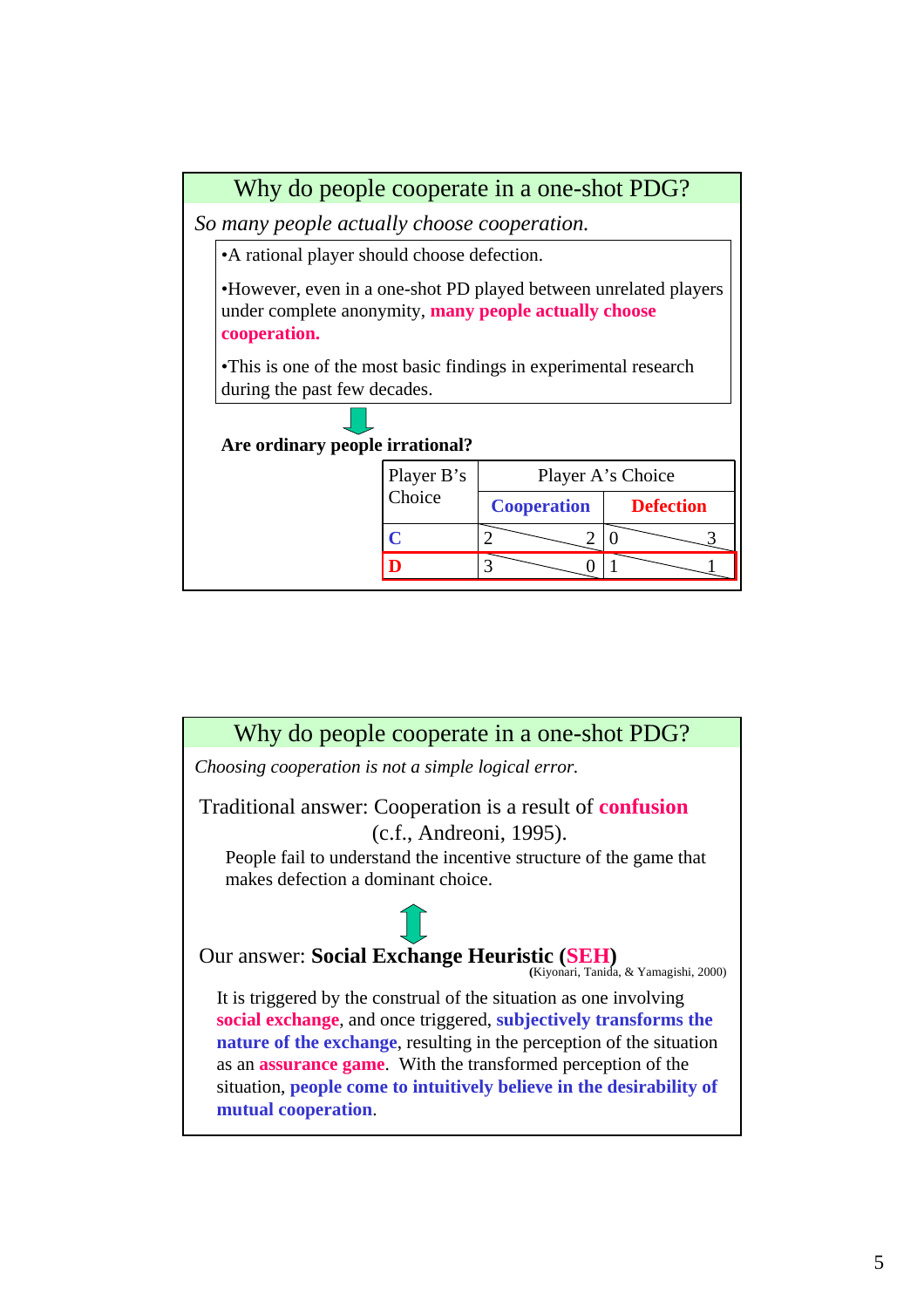

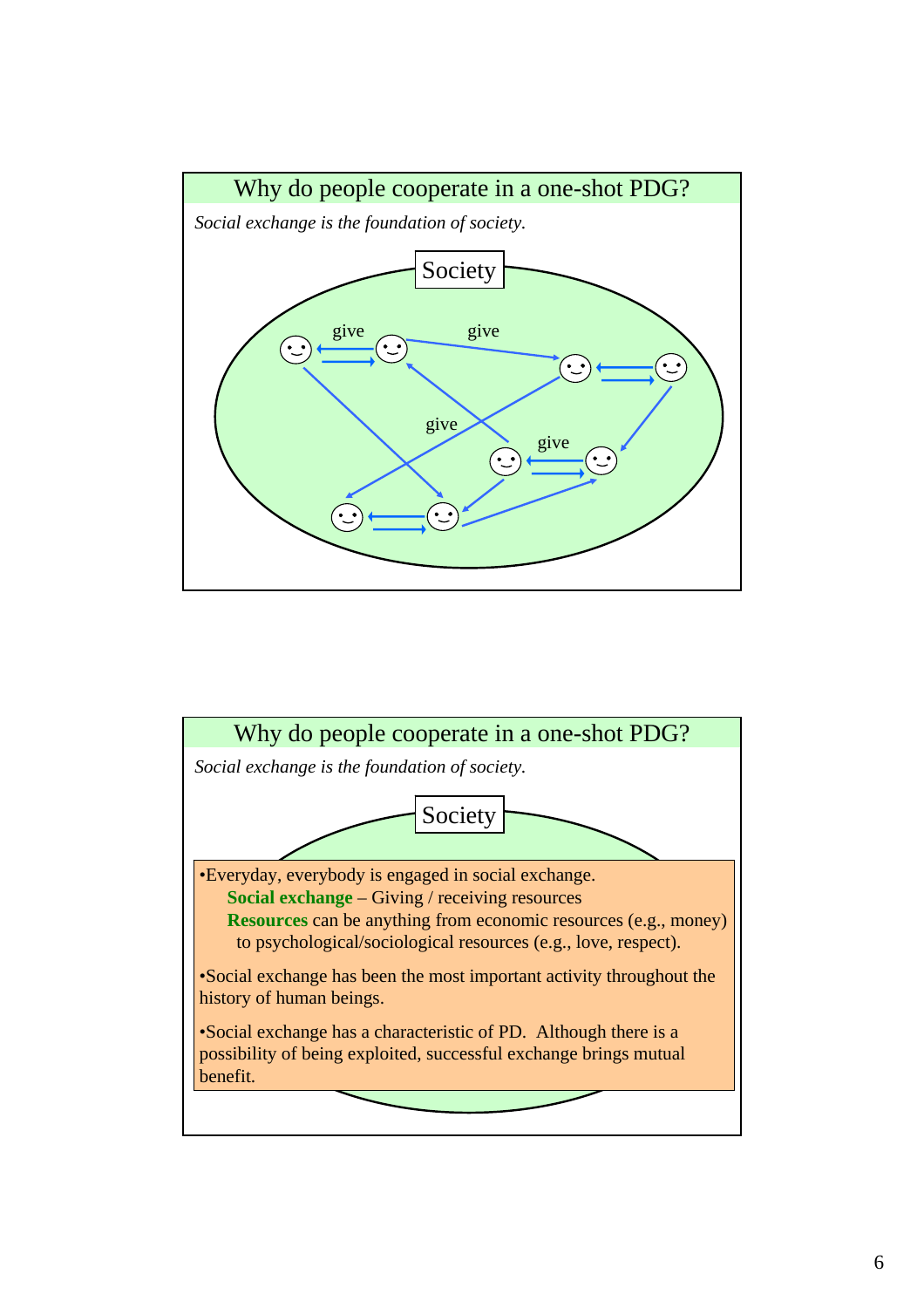

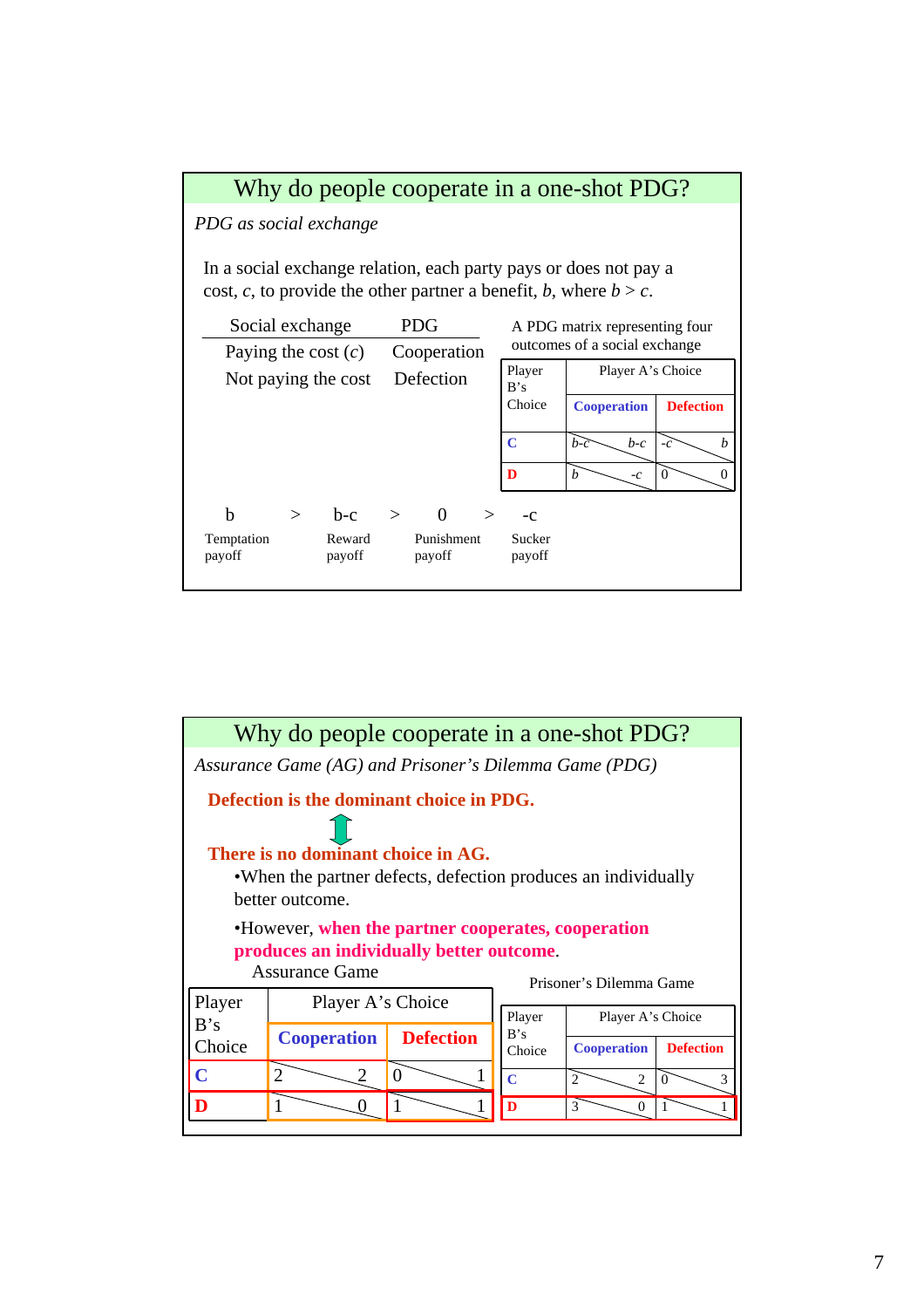*Heuristic as a rule of thumb*

Heuristics are simple, efficient decision-making rules that work well under most circumstances, but in certain cases lead to systematic cognitive biases.

#### Why do people cooperate in a one-shot PDG?

*Confusion vs. Social Exchange Heuristic*

Confusion

Cooperation is irrational. People choose cooperation **because they are confused** (e.g., they are not smart enough, the instructions during the experiment are too vague). Therefore, **when they are not confused, they would choose defection**.

Social Exchange Heuristic (SEH)

It is an important design feature of human cognitive functioning that makes mutual cooperation possible in social exchange. **People choose cooperation when SEH is triggered**. When it is triggered, **it subjectively transforms PD into AG**, and motivates people to seek mutual cooperation.

In order to distinguish which explanation is better, a series of experiments was conducted.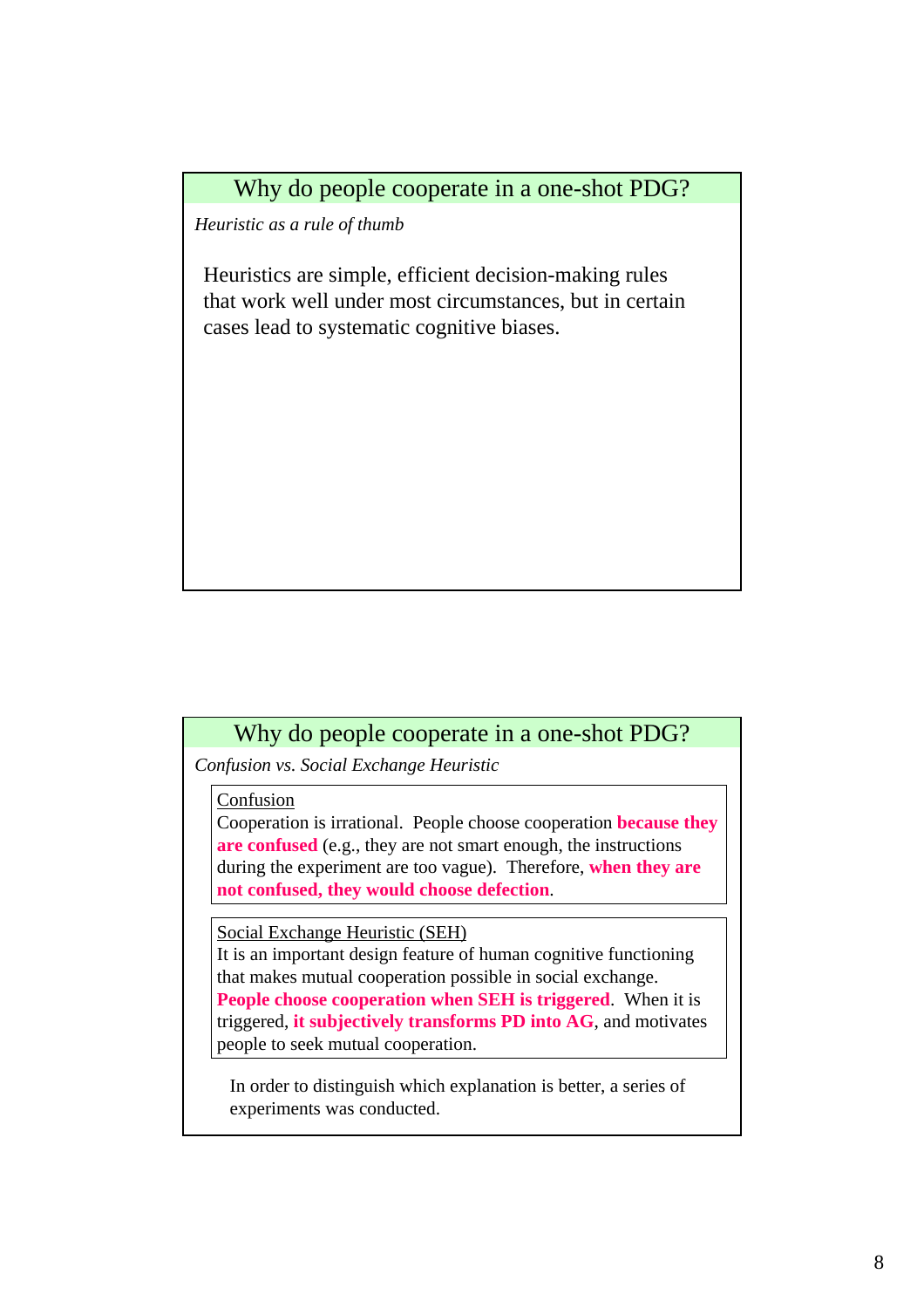

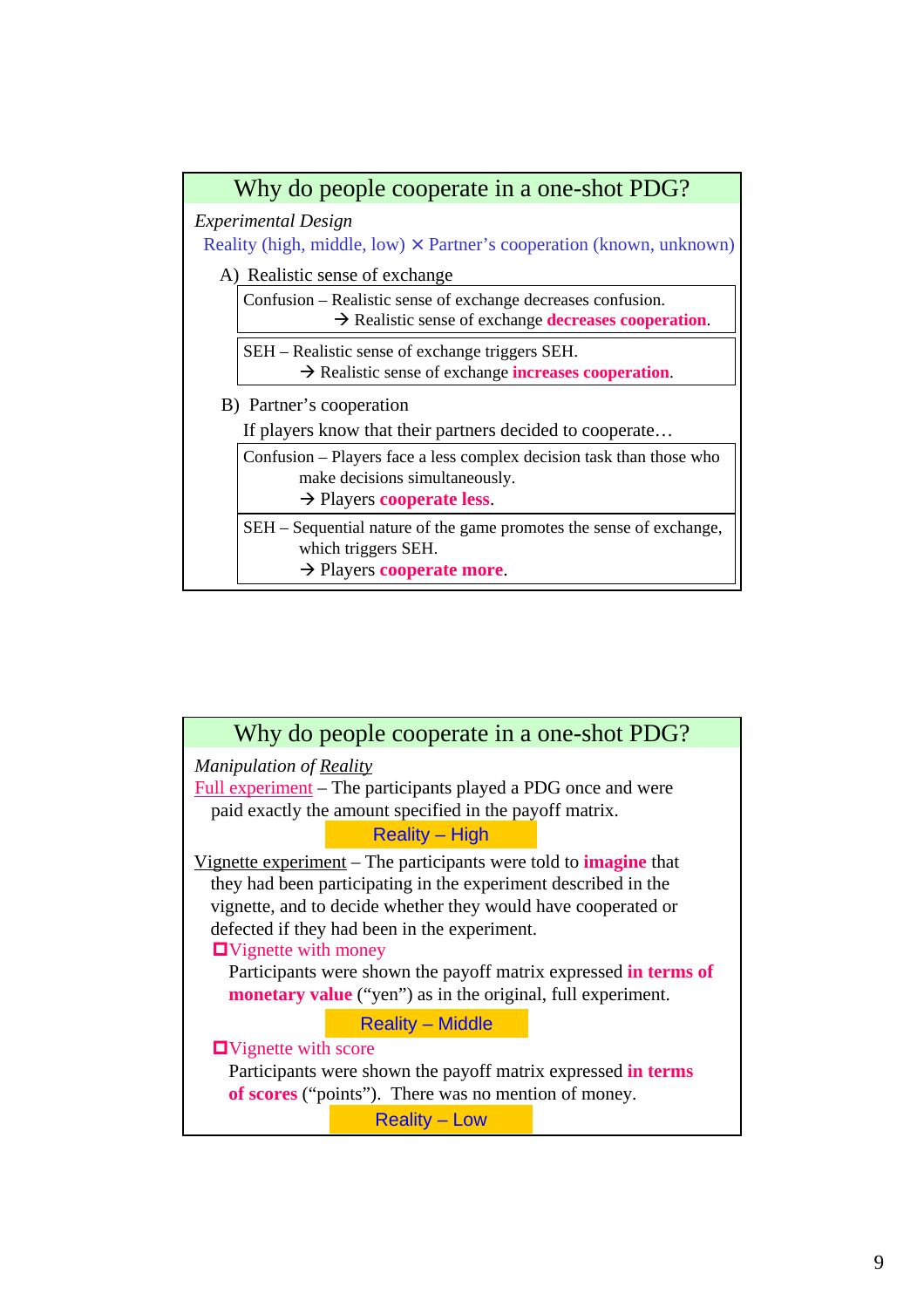

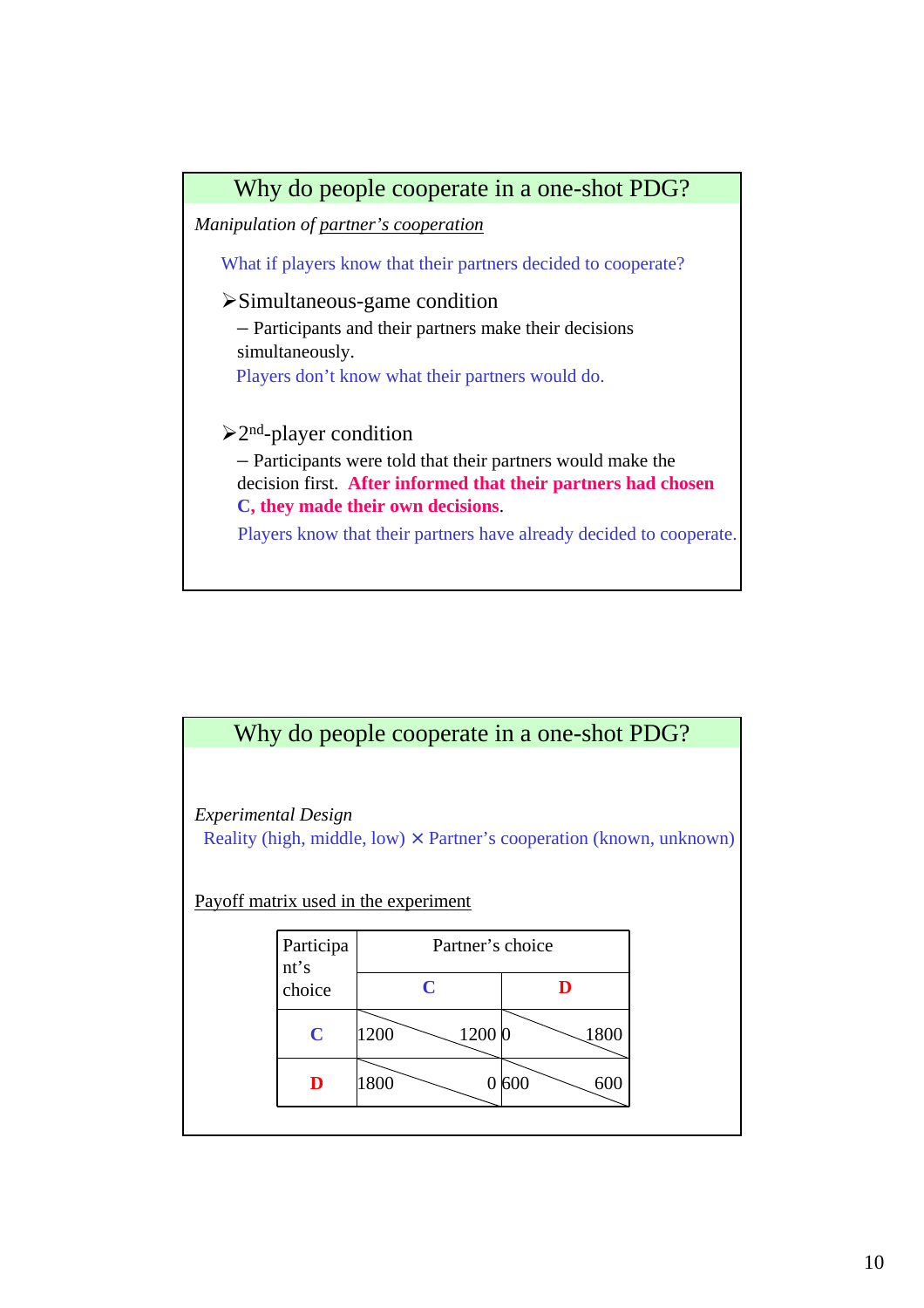

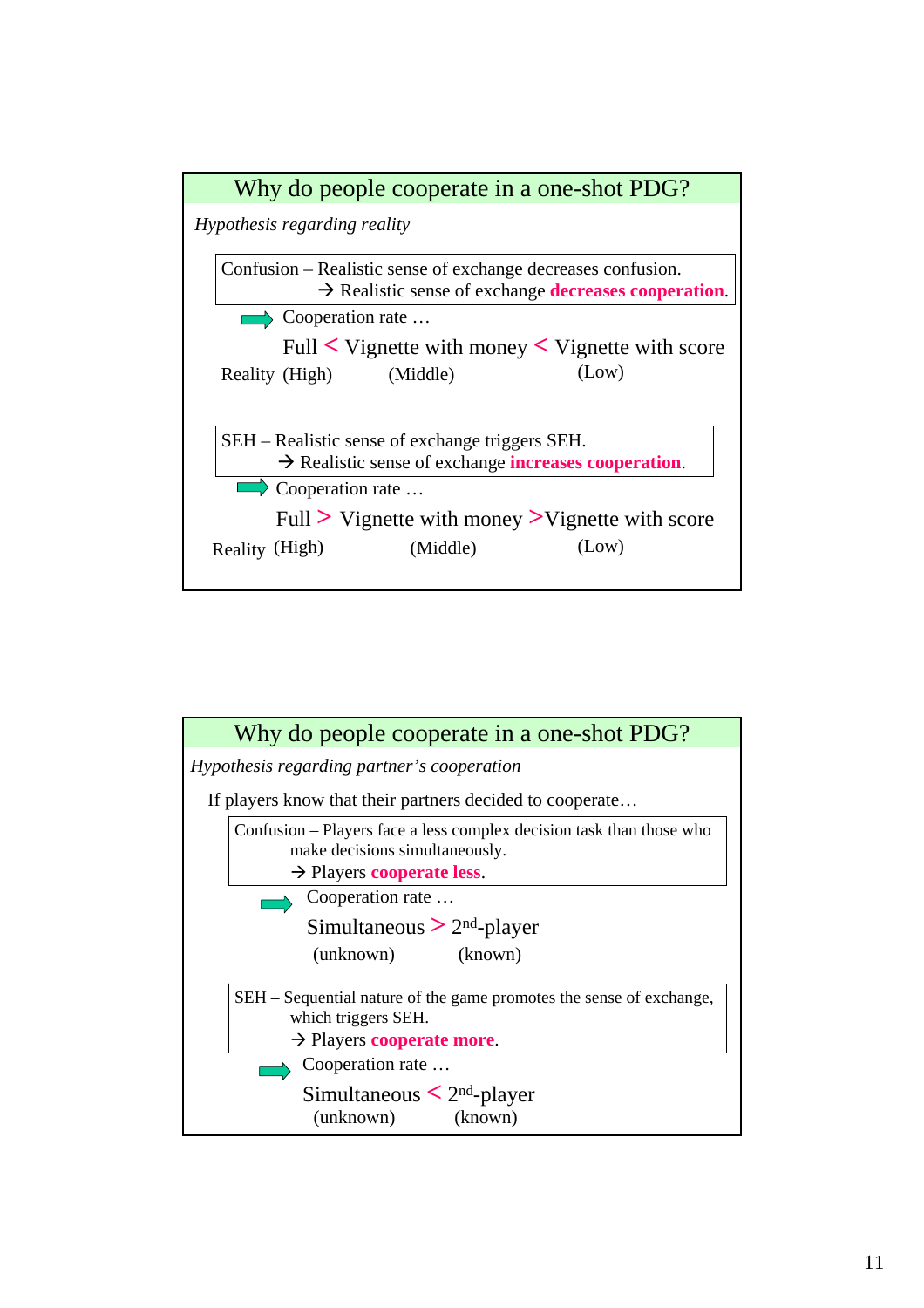

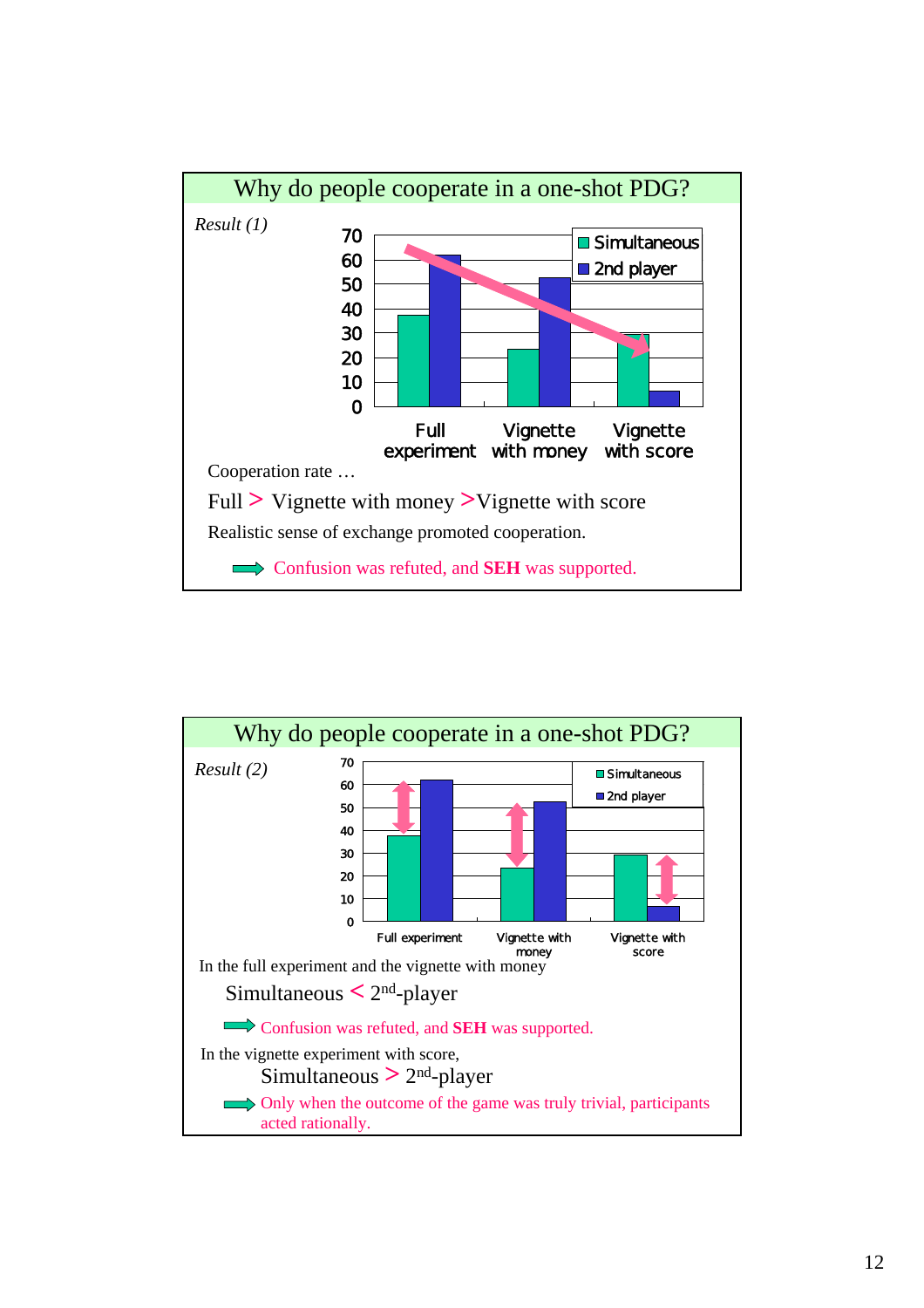*Is SEH Adaptive?*

It is clear that people have SEH. However, by definition, SEH produces a logical error.

 $\blacksquare$ 

How can it be adaptive?

**Error management as an adaptationist explanation for heuristics**

•Decision-making under **uncertainty** often results in erroneous inferences, but some errors are more costly than others.

•SEH helps people reduce the likelihood of one type of error while increasing the likelihood of another type of error in social exchanges.

| Why do people cooperate in a one-shot PDG?                                                                                                                                                                                                          |                |                    |                      |  |  |  |
|-----------------------------------------------------------------------------------------------------------------------------------------------------------------------------------------------------------------------------------------------------|----------------|--------------------|----------------------|--|--|--|
| Uncertain nature of social exchange                                                                                                                                                                                                                 | Player         | Player A's Choice  |                      |  |  |  |
| If this exchange opportunity is truly a                                                                                                                                                                                                             | B's<br>Choice  | <b>Cooperation</b> | <b>Defection</b>     |  |  |  |
| one-shot game with no possibility of<br>reputation, $\bf{D}$ is the dominant choice.                                                                                                                                                                | $\overline{C}$ | $b-c$<br>$b-c$     | b<br>$-c$            |  |  |  |
|                                                                                                                                                                                                                                                     | D              | b<br>$-c$          | $\Omega$<br>$\Omega$ |  |  |  |
| However  two possibilities of receiving sanctions<br>• Possibility a) This can be the beginning of a long-term relationship<br>between you and your partner.<br>$\blacktriangleright$ Choosing C is adaptive as TFT dictates (e.g., Axelrod, 1984). |                |                    |                      |  |  |  |
| • Possibility b) Information about your behavior (reputation) could<br>potentially spread to other members of the community.<br>$\Rightarrow$ Choosing C is adaptive in order to avoid ostracism<br>from a community (Davis and Holt, 1993).        |                |                    |                      |  |  |  |
| Managing our behaviors under such uncertainty is one of the most<br>important adaptive tasks humans face.                                                                                                                                           |                |                    |                      |  |  |  |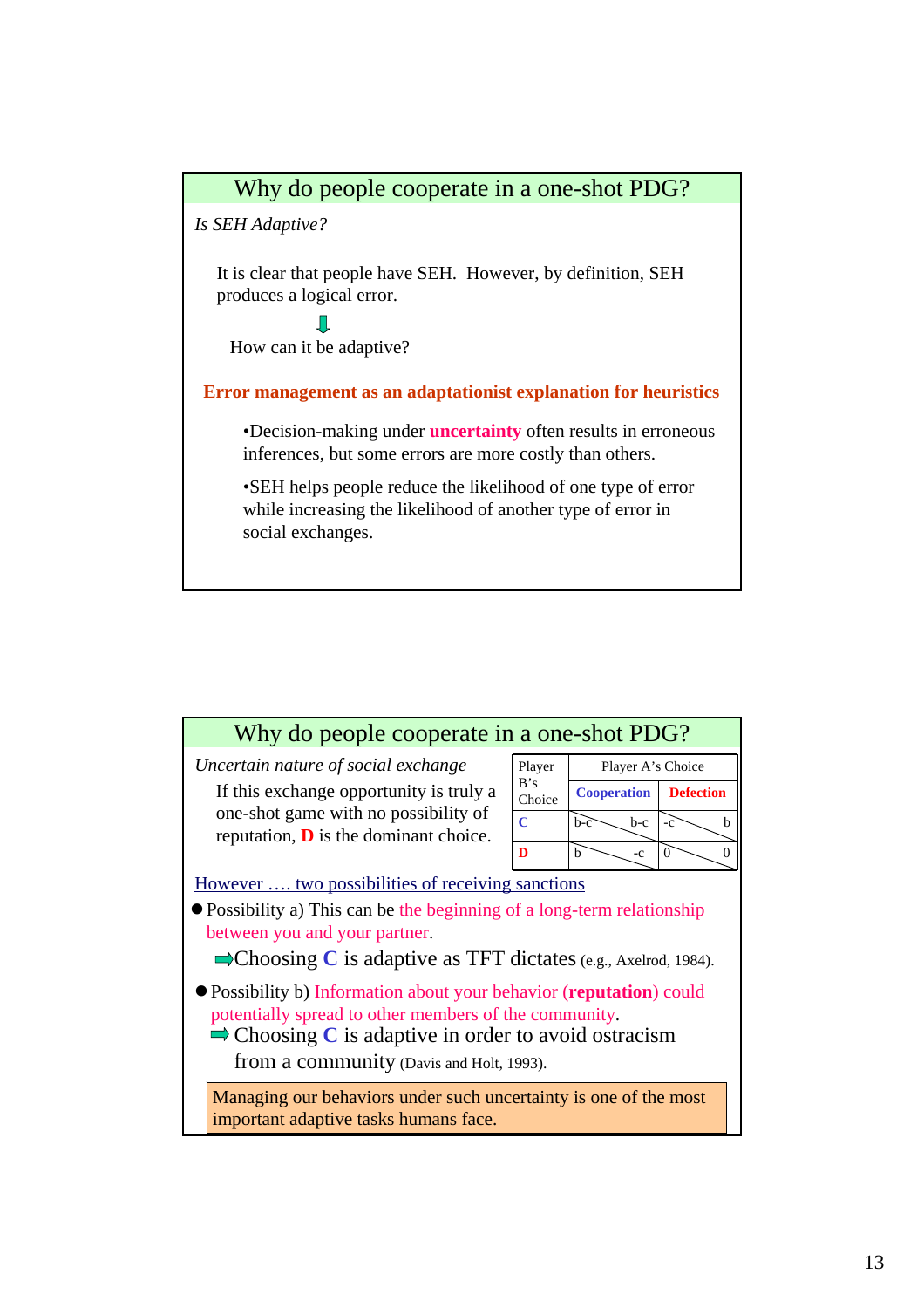*Our decisions can produce two types of errors*

The consequences of 4 possible states of the social exchange

|                         | True nature of exchanges                              |                                                |  |  |  |  |
|-------------------------|-------------------------------------------------------|------------------------------------------------|--|--|--|--|
| <b>Inferences</b>       | <b>Defection is sanctioned</b>                        | Defection is not sanctioned                    |  |  |  |  |
| Defection is sanctioned | <b>Correct inference</b>                              | <b>Type I Error</b>                            |  |  |  |  |
| (punishment/ostracism)  | Choosing $C$                                          | Choosing $C$                                   |  |  |  |  |
|                         | Outcome: Gains from mutual                            | Outcome: Failure in saving the                 |  |  |  |  |
|                         | cooperation                                           | cost of cooperation                            |  |  |  |  |
| Defection is not        | <b>Type II Error</b>                                  | <b>Correct inference</b>                       |  |  |  |  |
| sanctioned              | Choosing $\bf{D}$                                     | Choosing $\bf{D}$                              |  |  |  |  |
|                         | Outcome: punishment and/or<br>ostracism for defection | Outcome: Savings in the cost of<br>cooperation |  |  |  |  |

The cost of Type II error is huge in human societies.

Having SEH (i.e., perceiving an exchange situation under uncertainty as one in which defection is sanctioned) is adaptive.

SEH is a systematic bias in favor of committing **Type II errors** less often despite the cost of the increased probability of committing Type I errors.

#### Why do people cooperate in a one-shot PDG?

*Summary of Part 2*

Cooperation in a one-shot PD is a logical error. However, many people actually cooperate.

Experimental results showed that …

•Realistic sense of exchange promoted cooperation.

•People cooperated more when the partner has already cooperated in the sequential game than in the simultaneous game.

Humans have Social Exchange Heuristic.

Making logical errors is more adaptive than making the logically correct decisions in the "real" environment.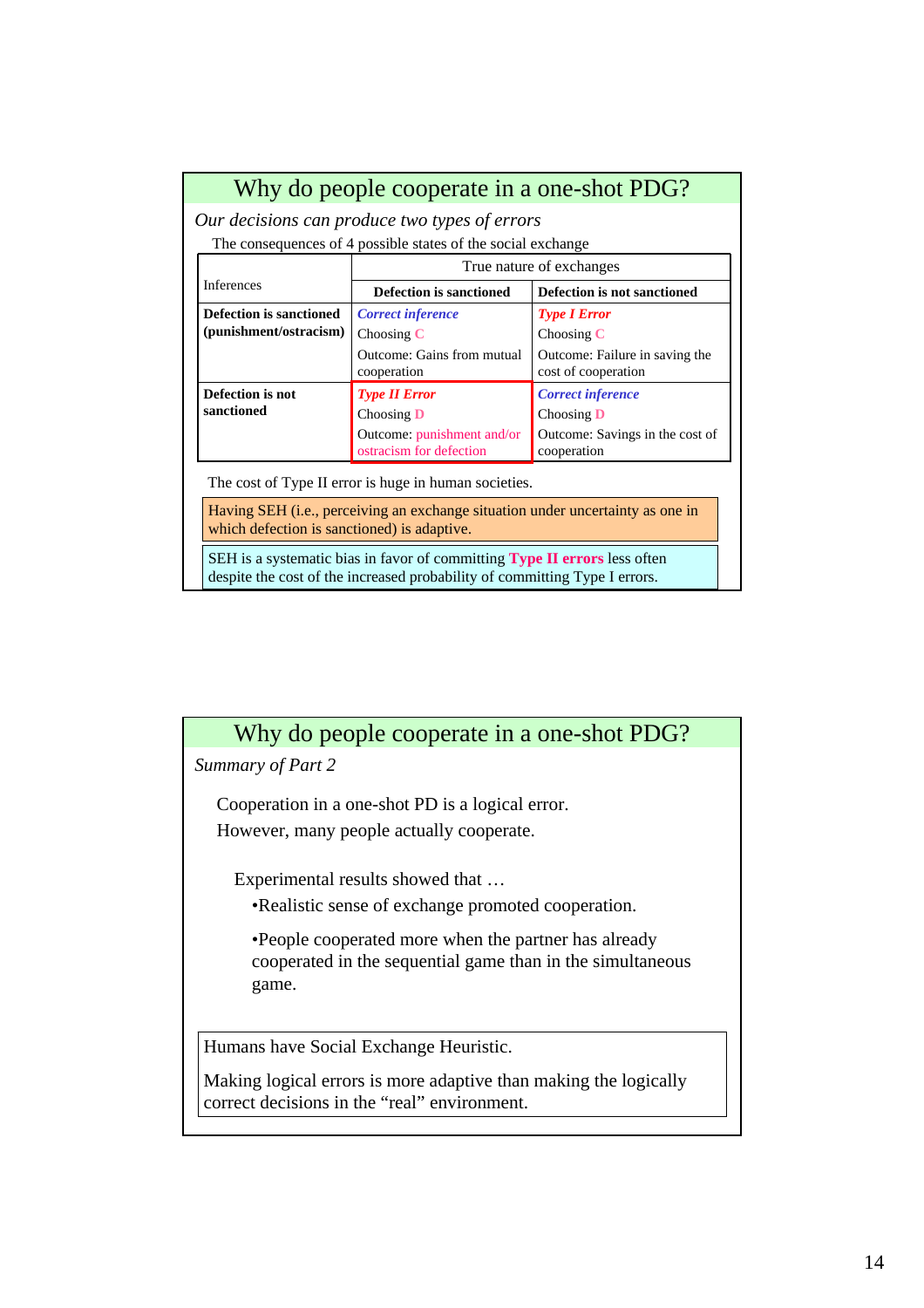

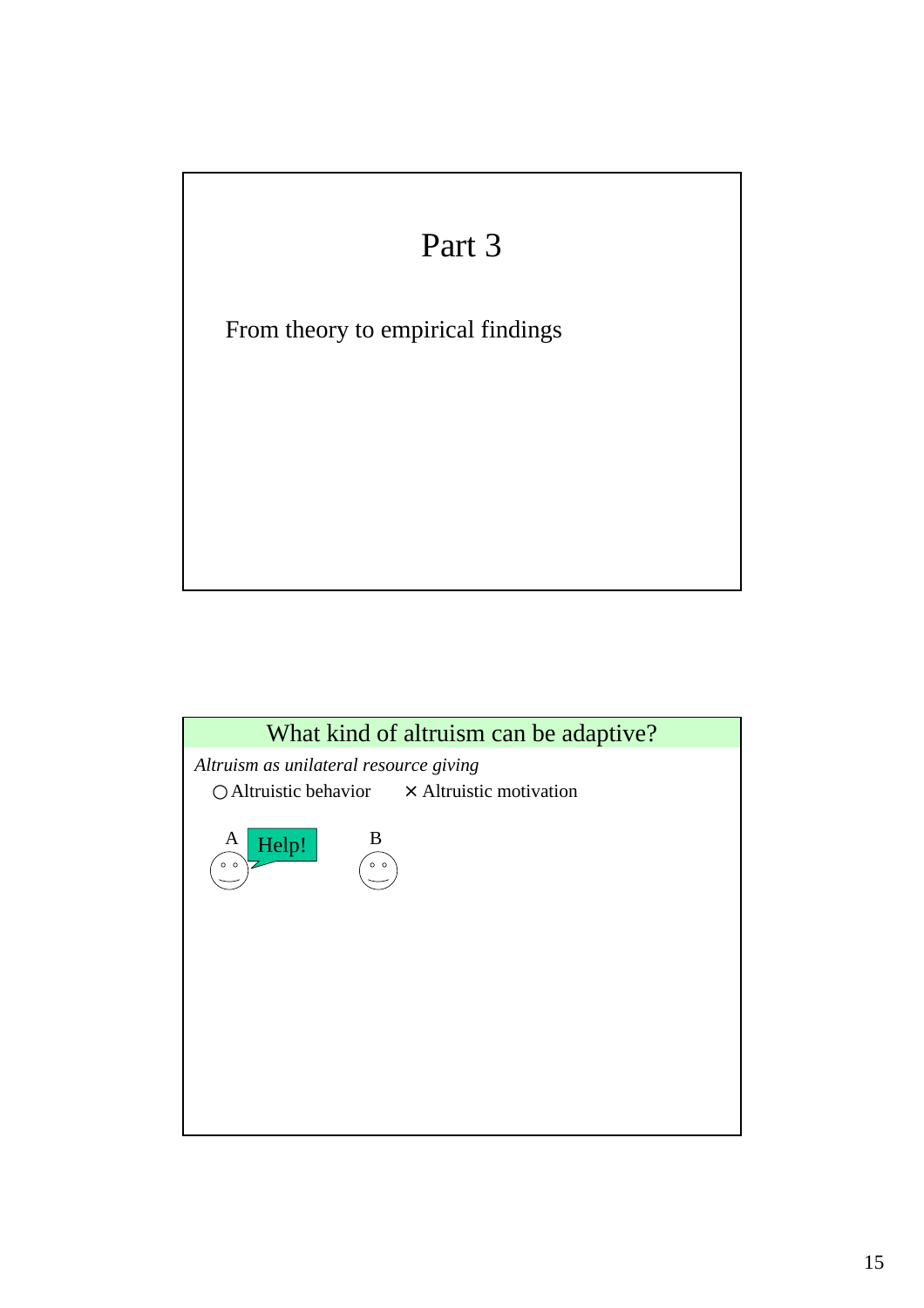

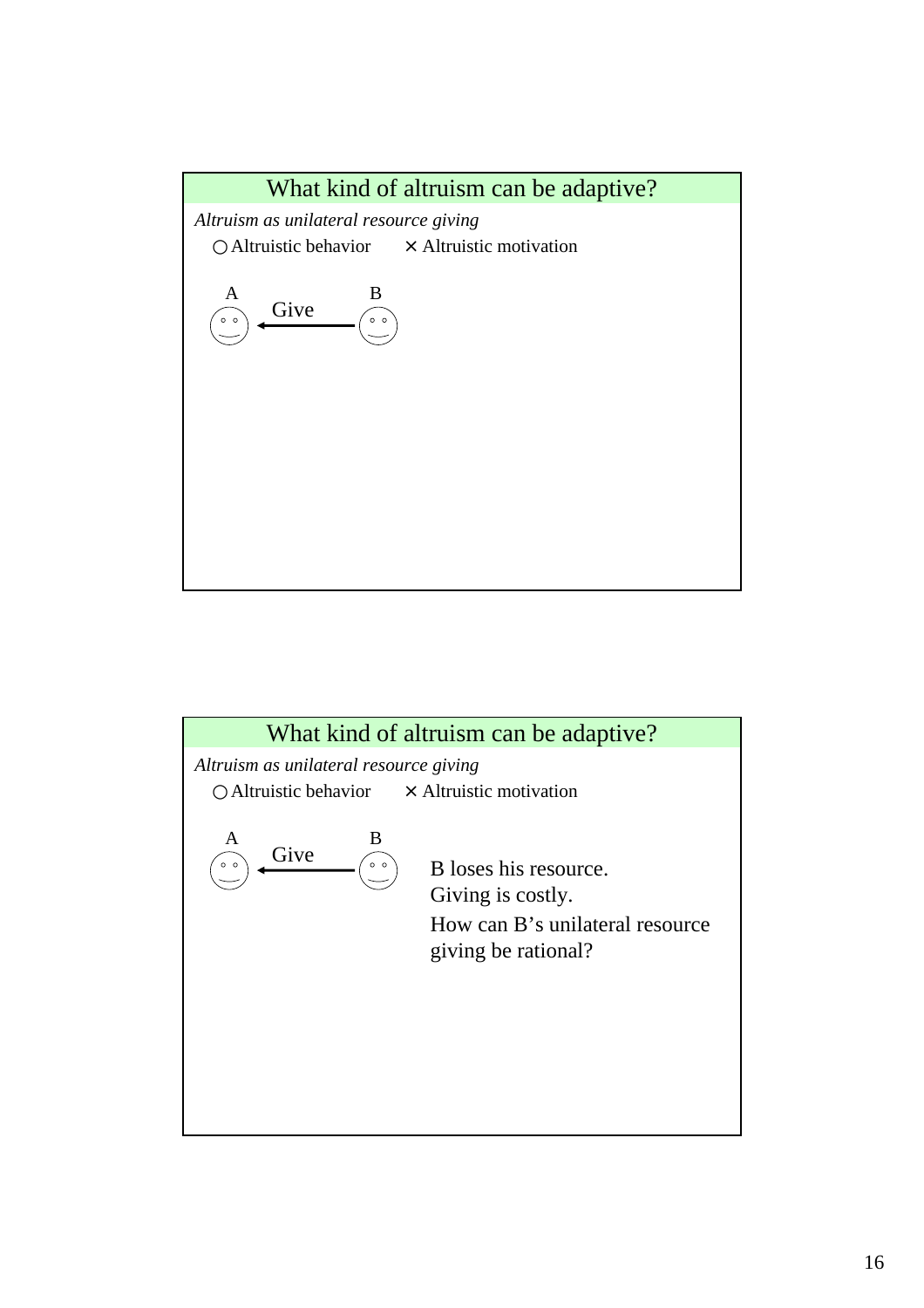



- 1. Theory Mathematical analysis, computer simulation
- 2. Empirical findings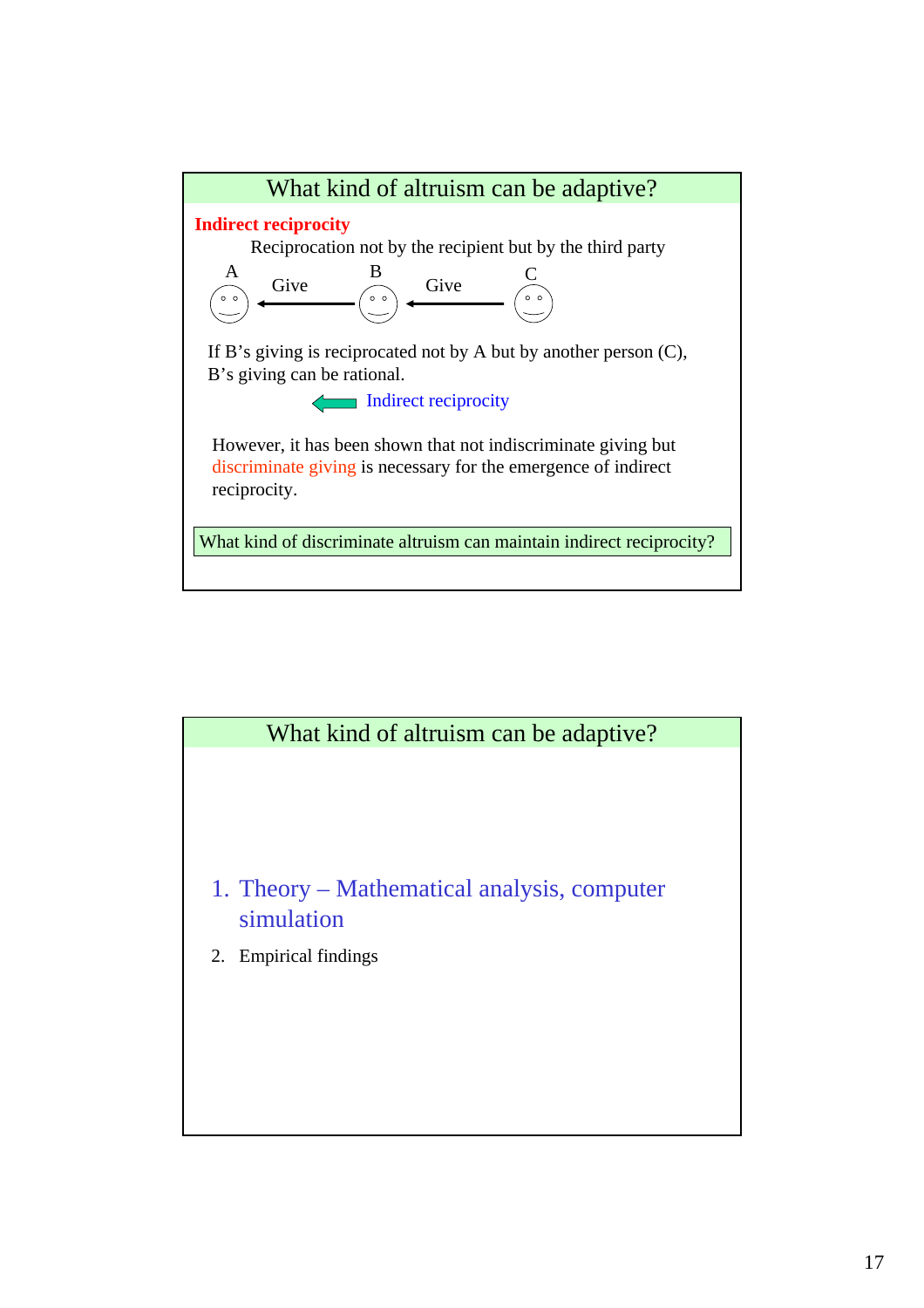## What kind of altruism can be adaptive?

*Mathematical analysis and computer simulation using evolutionary game theory*

Framework of giving game

- A pair consisting of a **donor** and **recipient** is chosen randomly from a population.
- The donor decides whether to give his resource to his recipient with a cost of **c**. When a donor gives, the recipient receives the benefit  $\boldsymbol{b}$  ( $\boldsymbol{b} > c$ ).
- Each player has a reputation score S which has two values: "Good" or "Bad."
	- ¾The donor gives if he thinks the recipient's score is Good.
	- ¾The donor doesn't give if he thinks the recipient's score is Bad.

| What kind of altruism can be adaptive?                                  |                         |             |                            |  |  |  |
|-------------------------------------------------------------------------|-------------------------|-------------|----------------------------|--|--|--|
| Mathematical analysis and computer simulation using evolutionary        |                         |             |                            |  |  |  |
| game theory                                                             |                         |             |                            |  |  |  |
| Framework of giving game                                                |                         |             |                            |  |  |  |
| • The donor decides recipient's score by using two types of             |                         |             |                            |  |  |  |
| information based on recipient's previous behavior as a donor.          |                         |             |                            |  |  |  |
| (a) Their previous behavior (gave or didn't give)                       |                         |             |                            |  |  |  |
| (b) Previous recipient's reputation score (Good or Bad)                 |                         |             |                            |  |  |  |
|                                                                         | Four types of recipient |             |                            |  |  |  |
| •Each player has 4 rules that                                           | (a) Current             |             | (b) Previous recipient's S |  |  |  |
| determine whether each type of<br>recipient's                           |                         |             |                            |  |  |  |
|                                                                         |                         |             |                            |  |  |  |
| recipients is considered good or bad.<br>•Strategies: sets of 4 rules – | previous<br>behavior    | Good        | <b>Bad</b>                 |  |  |  |
| 16 strategies are possible.                                             | Gave                    | Good or Bad | Good or Bad                |  |  |  |
| Strategies dictate what kind of<br>recipients are regarded as good.     | Didn't give             | Good or Bad | Good or Bad                |  |  |  |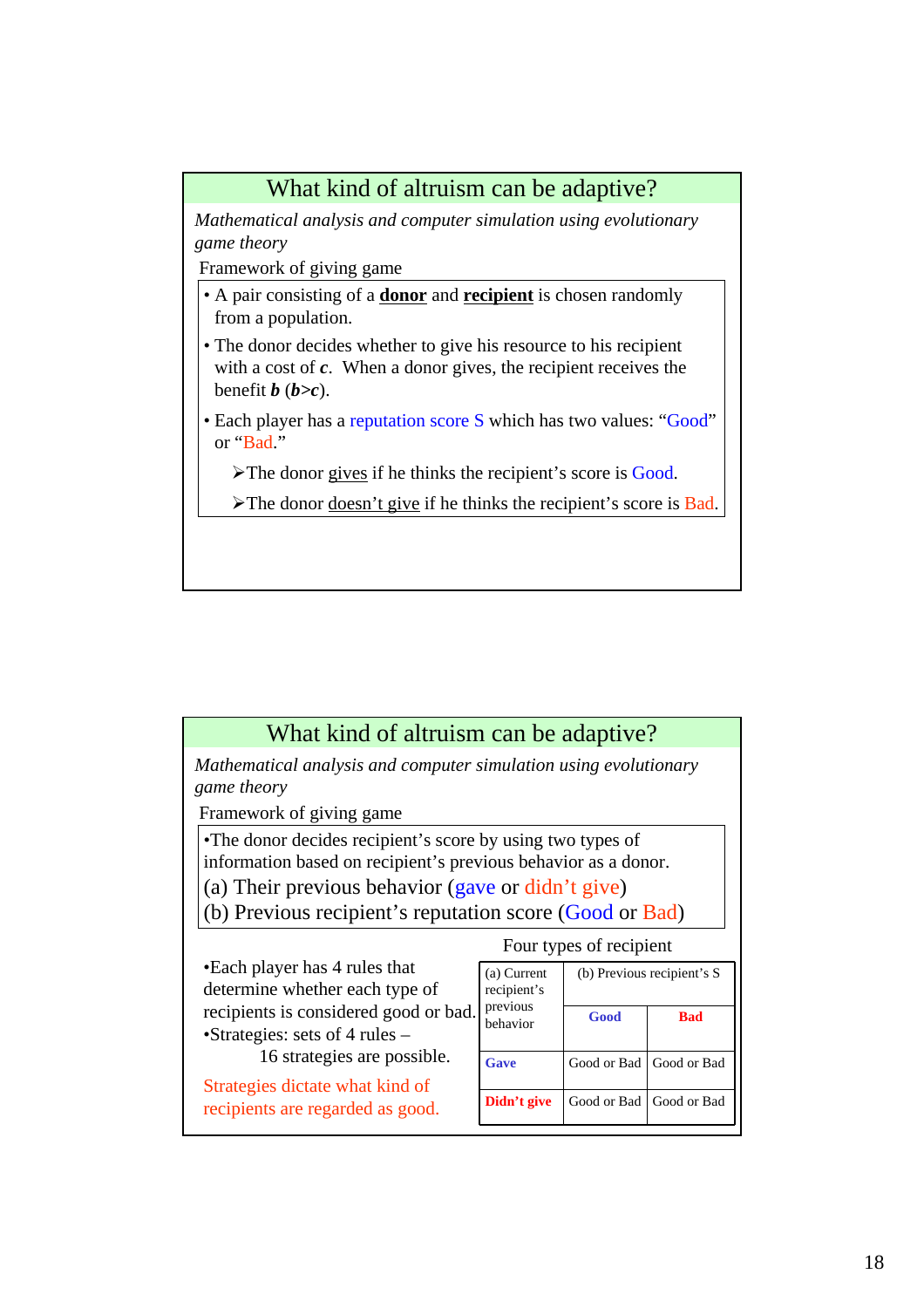

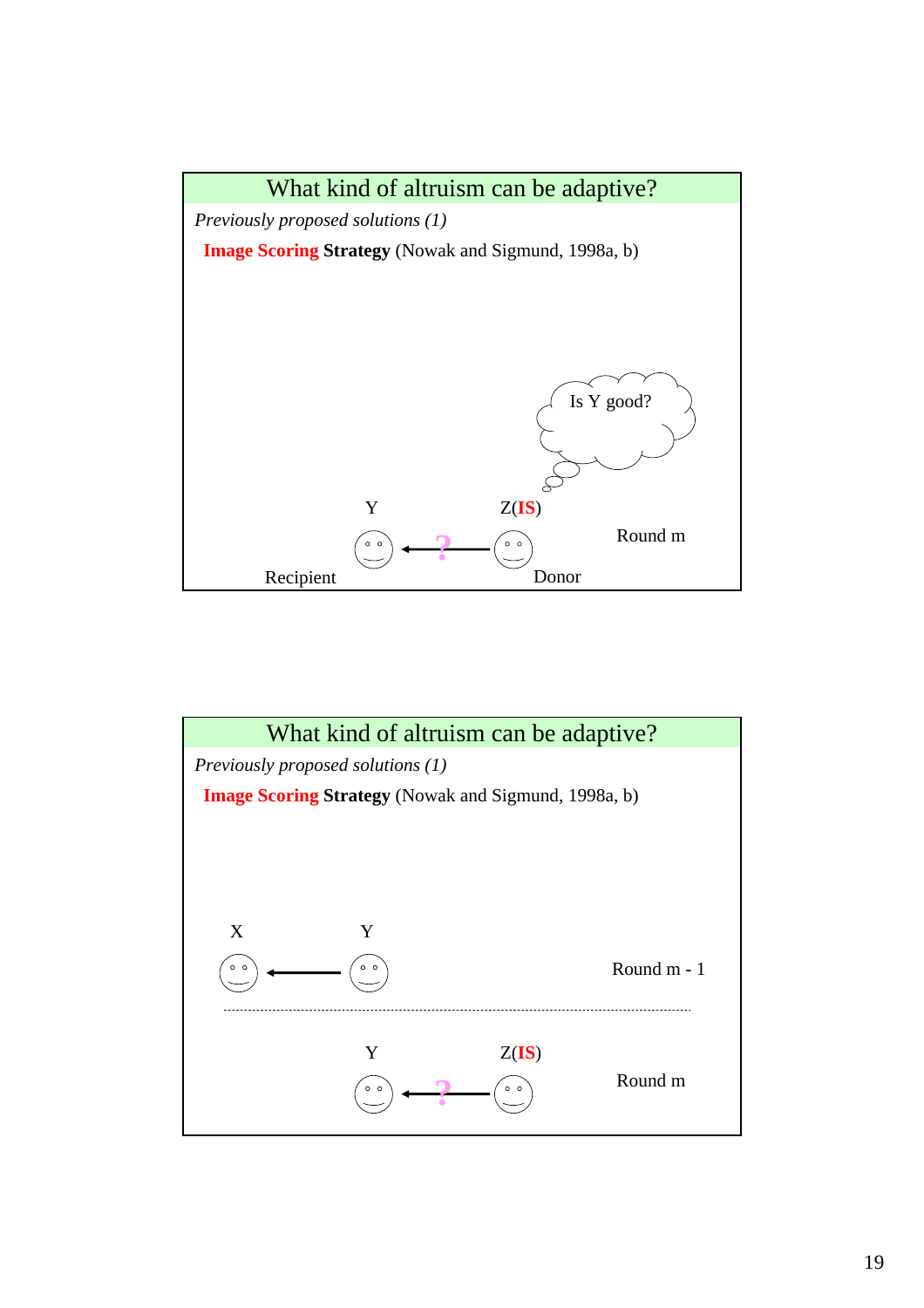

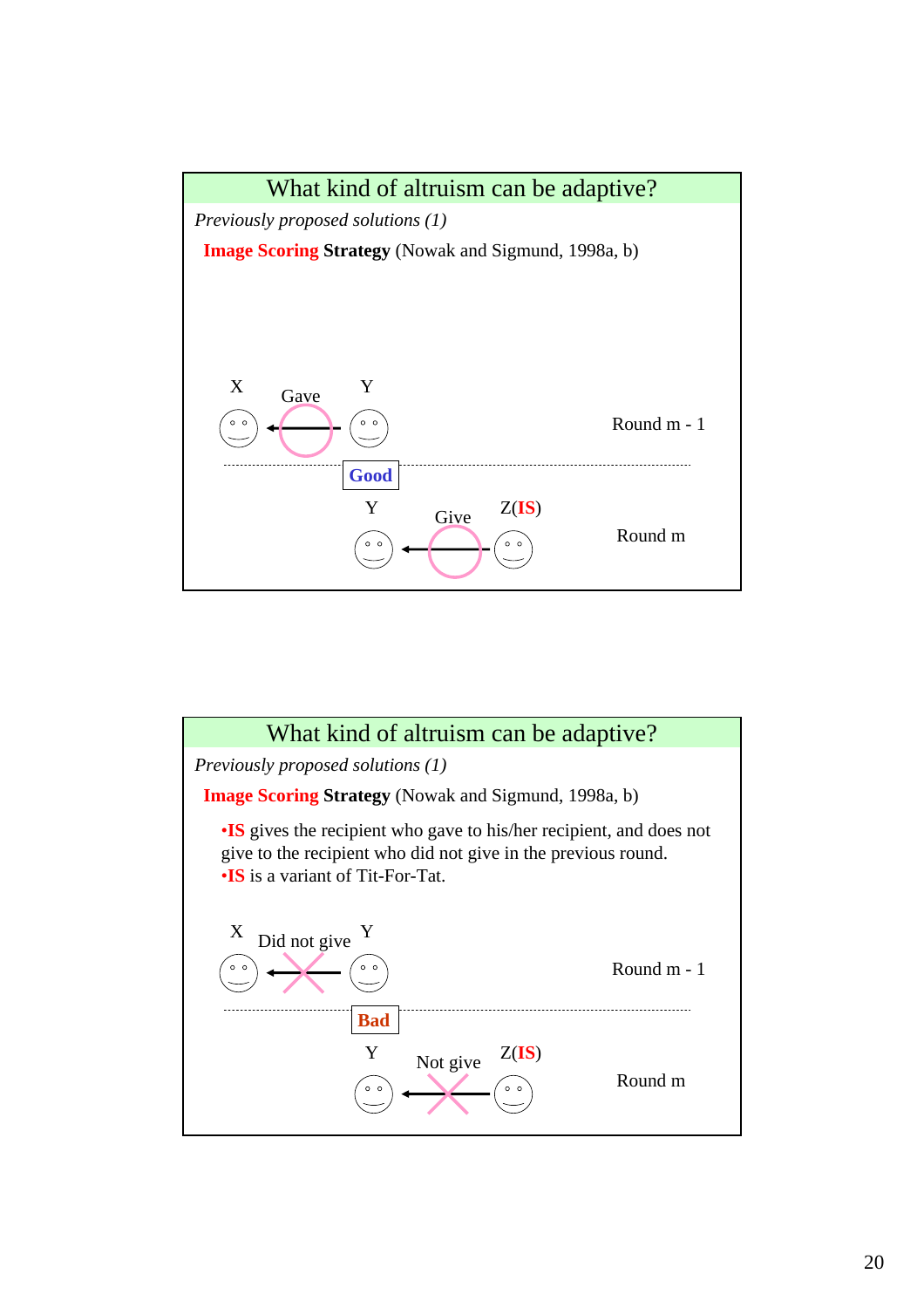

| What kind of altruism can be adaptive?                                              |                                                                                                                                                                       |      |                            |  |  |  |
|-------------------------------------------------------------------------------------|-----------------------------------------------------------------------------------------------------------------------------------------------------------------------|------|----------------------------|--|--|--|
| Previously proposed solutions (2)                                                   |                                                                                                                                                                       |      |                            |  |  |  |
| <b>Standing Strategy</b><br>(Leimar & Hammerstein, 2001; Panchanathan & Boyd, 2003) |                                                                                                                                                                       |      |                            |  |  |  |
|                                                                                     | •Like IS, <b>standing</b> gives to the recipient who gave to his/her<br>recipient in the previous round.                                                              |      |                            |  |  |  |
| •Unlike IS, standing uses 2 <sup>nd</sup> order information.                        | <b>Standing</b> does not always consider not-giving " <b>bad</b> ."<br><b>Standing</b> distinguishes between justifiable not-<br>giving and unjustifiable not-giving. |      |                            |  |  |  |
|                                                                                     | (a) Current recipient's                                                                                                                                               |      | (b) Previous recipient's S |  |  |  |
|                                                                                     | previous behavior                                                                                                                                                     | Good | <b>Bad</b>                 |  |  |  |
|                                                                                     | Gave                                                                                                                                                                  | Good | Good                       |  |  |  |
|                                                                                     |                                                                                                                                                                       |      |                            |  |  |  |

**Didn't give** a Bad Good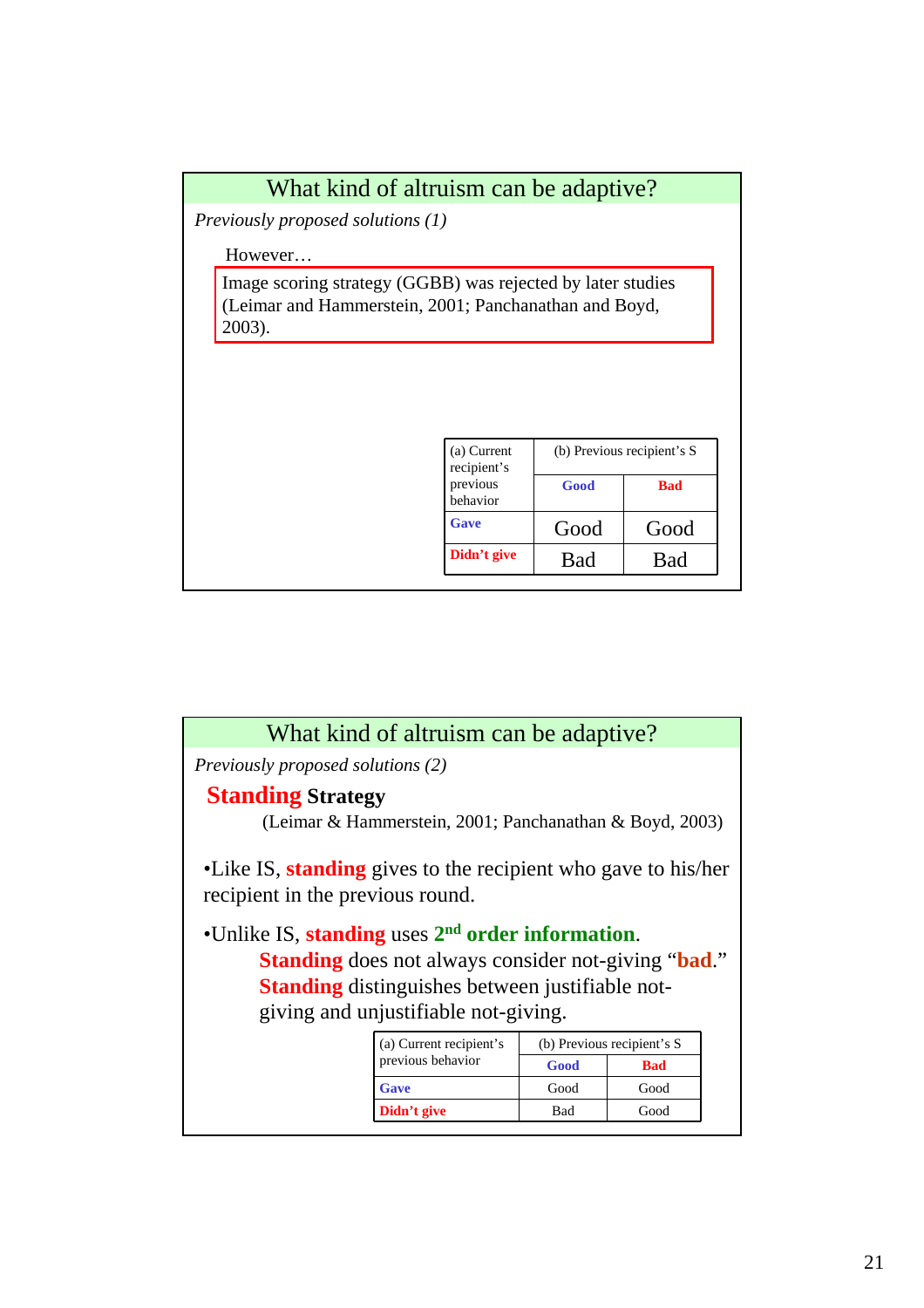

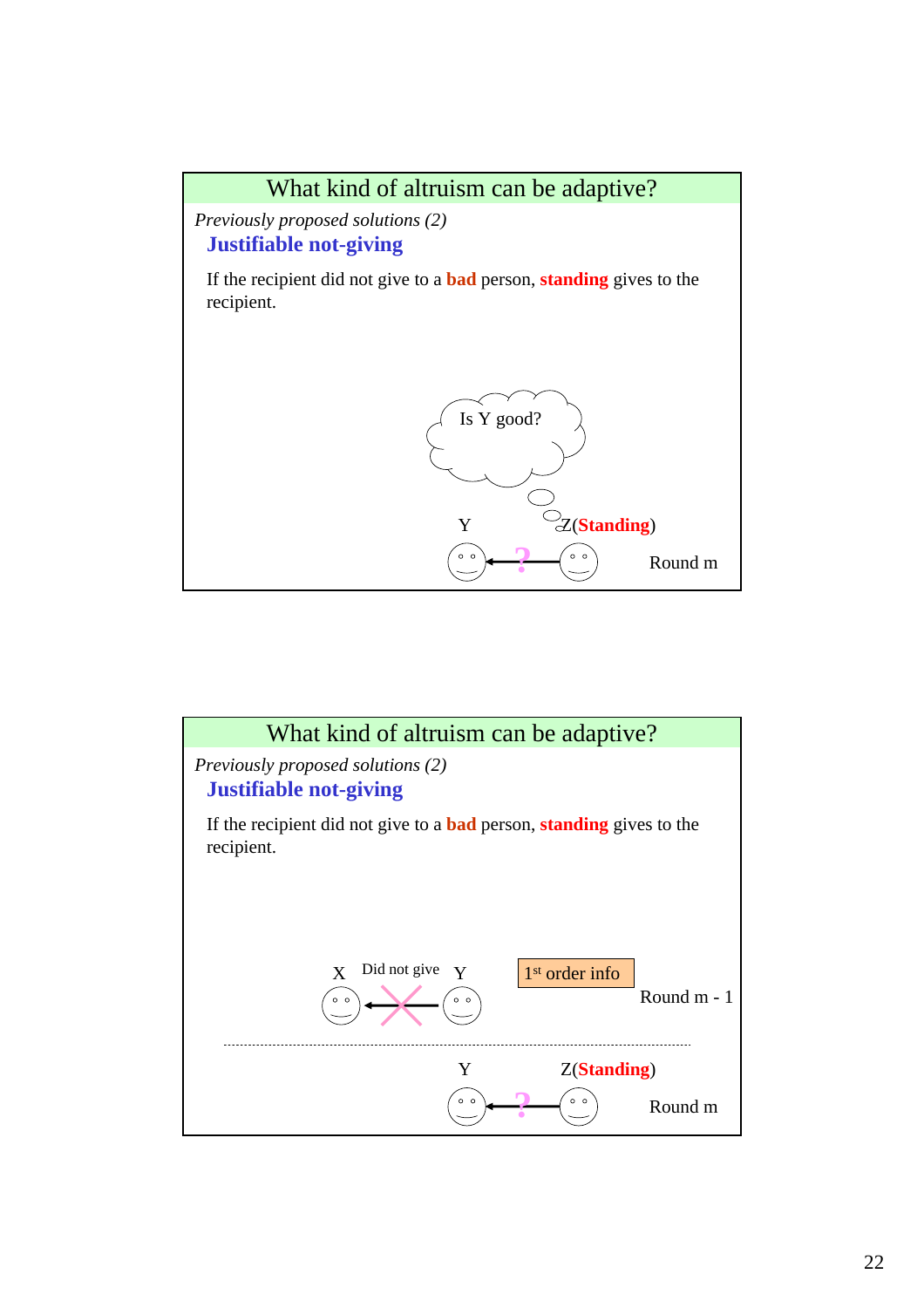

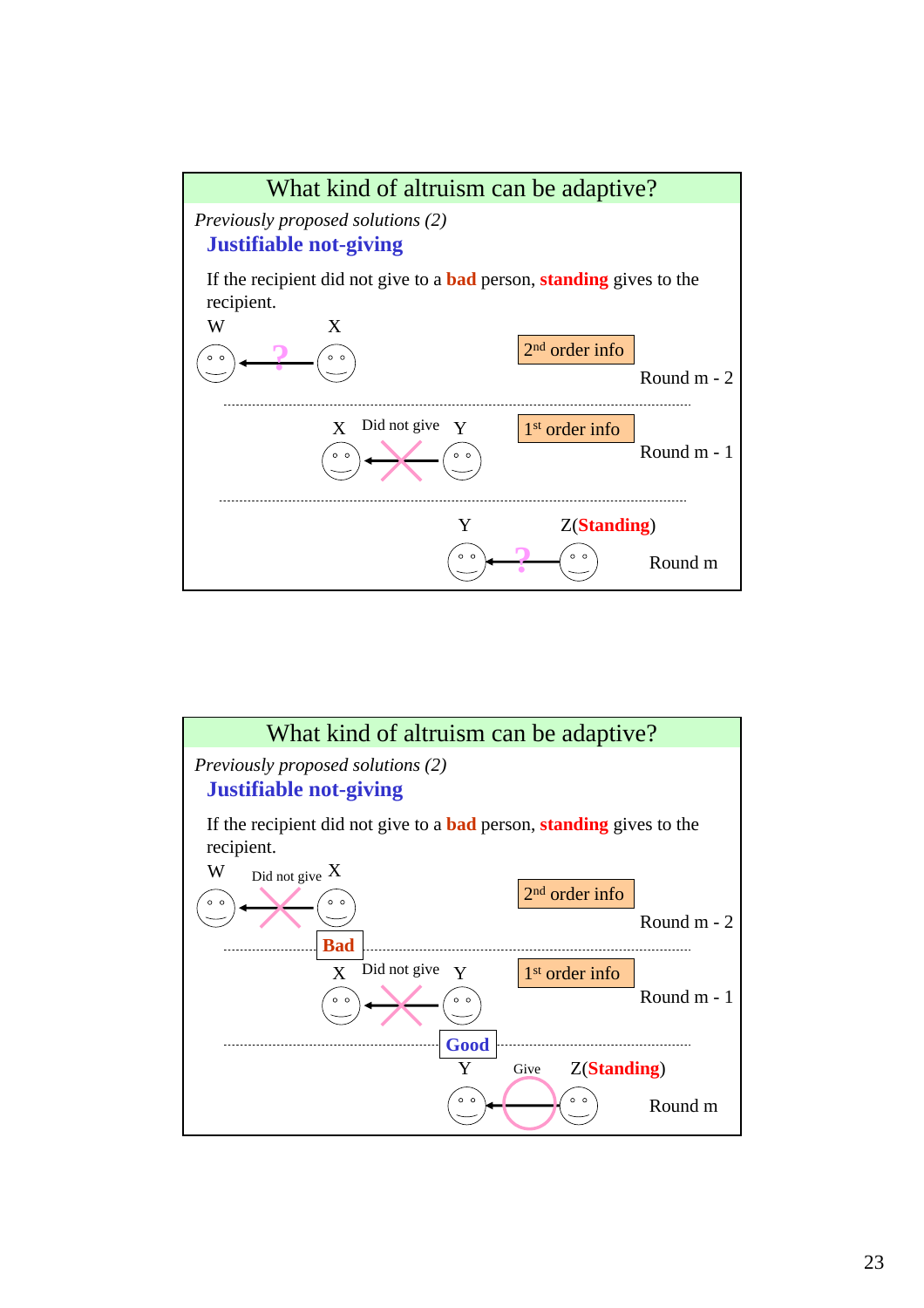

| What kind of altruism can be adaptive?                                                   |                                     |      |                            |
|------------------------------------------------------------------------------------------|-------------------------------------|------|----------------------------|
| <i>Previously proposed solutions (2)</i>                                                 |                                     |      |                            |
| However                                                                                  |                                     |      |                            |
| Standing strategy (GGBG) was rejected by later studies<br>(Takahashi and Mashima, 2006). |                                     |      |                            |
|                                                                                          |                                     |      |                            |
|                                                                                          |                                     |      |                            |
|                                                                                          |                                     |      |                            |
|                                                                                          |                                     |      |                            |
|                                                                                          |                                     |      |                            |
|                                                                                          | (a) Current                         |      | (b) Previous recipient's S |
|                                                                                          | recipient's<br>previous<br>behavior | Good | <b>Bad</b>                 |
|                                                                                          | Gave                                | Good | Good                       |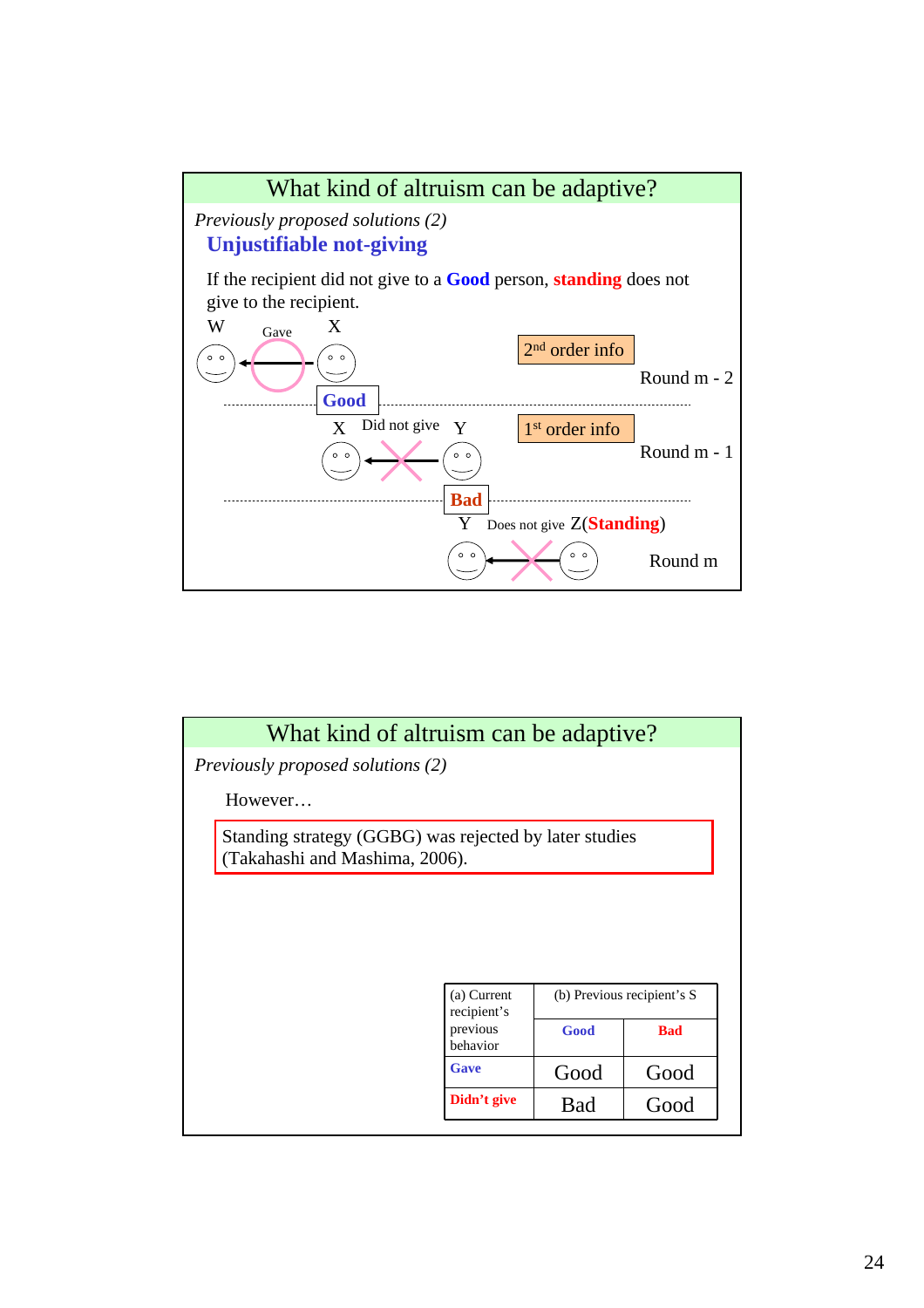

|                                                                                                                                                               | What kind of altruism can be adaptive?      |            |                               |                                                                                 |             |                               |  |
|---------------------------------------------------------------------------------------------------------------------------------------------------------------|---------------------------------------------|------------|-------------------------------|---------------------------------------------------------------------------------|-------------|-------------------------------|--|
|                                                                                                                                                               | New solutions (Takahashi and Mashima, 2006) |            |                               |                                                                                 |             |                               |  |
|                                                                                                                                                               | (ES) (Takahashi and Mashima, 2003)          |            |                               | <b>Strict discriminator</b> strategy (SDISC) and <b>Extra standing</b> strategy |             |                               |  |
|                                                                                                                                                               | (a) Current<br>recipient's                  |            | (b) Previous<br>recipient's S | (a) Current<br>recipient's                                                      |             | (b) Previous<br>recipient's S |  |
|                                                                                                                                                               | previous<br>behavior                        | Good       | <b>Bad</b>                    | previous<br>behavior                                                            | Good        | <b>Bad</b>                    |  |
|                                                                                                                                                               | Gave                                        | Good       | <b>Bad</b>                    | Gave                                                                            | Good        | <b>Bad</b>                    |  |
|                                                                                                                                                               | Didn't give                                 | <b>Bad</b> | <b>Bad</b>                    | Didn't give                                                                     | Bad<br>Good |                               |  |
| •Unlike IS and Standing, <b>SDISC</b> and <b>ES</b> does not always<br>consider giving " <b>good.</b> "<br>They distinguishes between "good" givers and "bad" |                                             |            |                               |                                                                                 |             |                               |  |
|                                                                                                                                                               | givers.                                     |            |                               |                                                                                 |             |                               |  |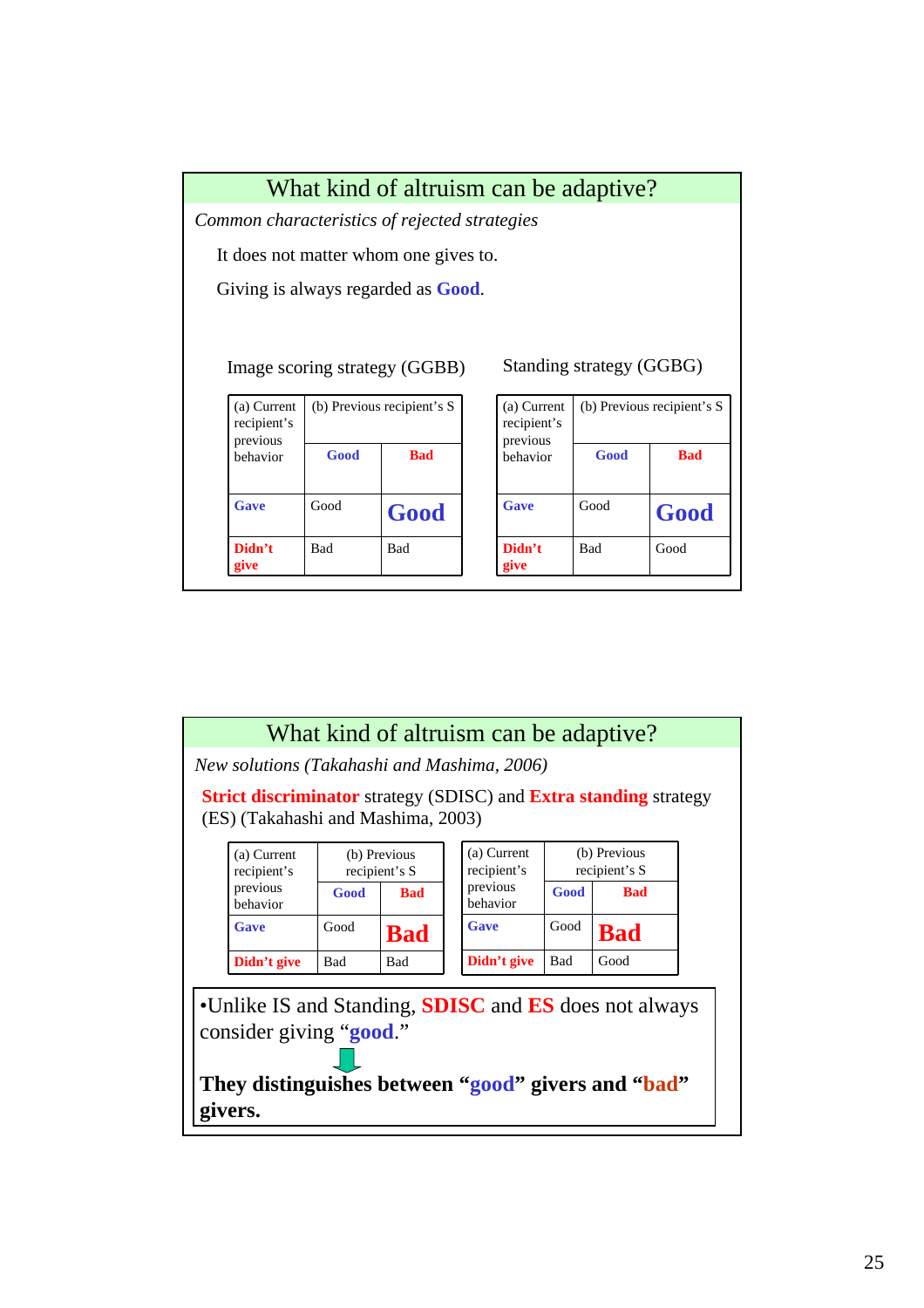

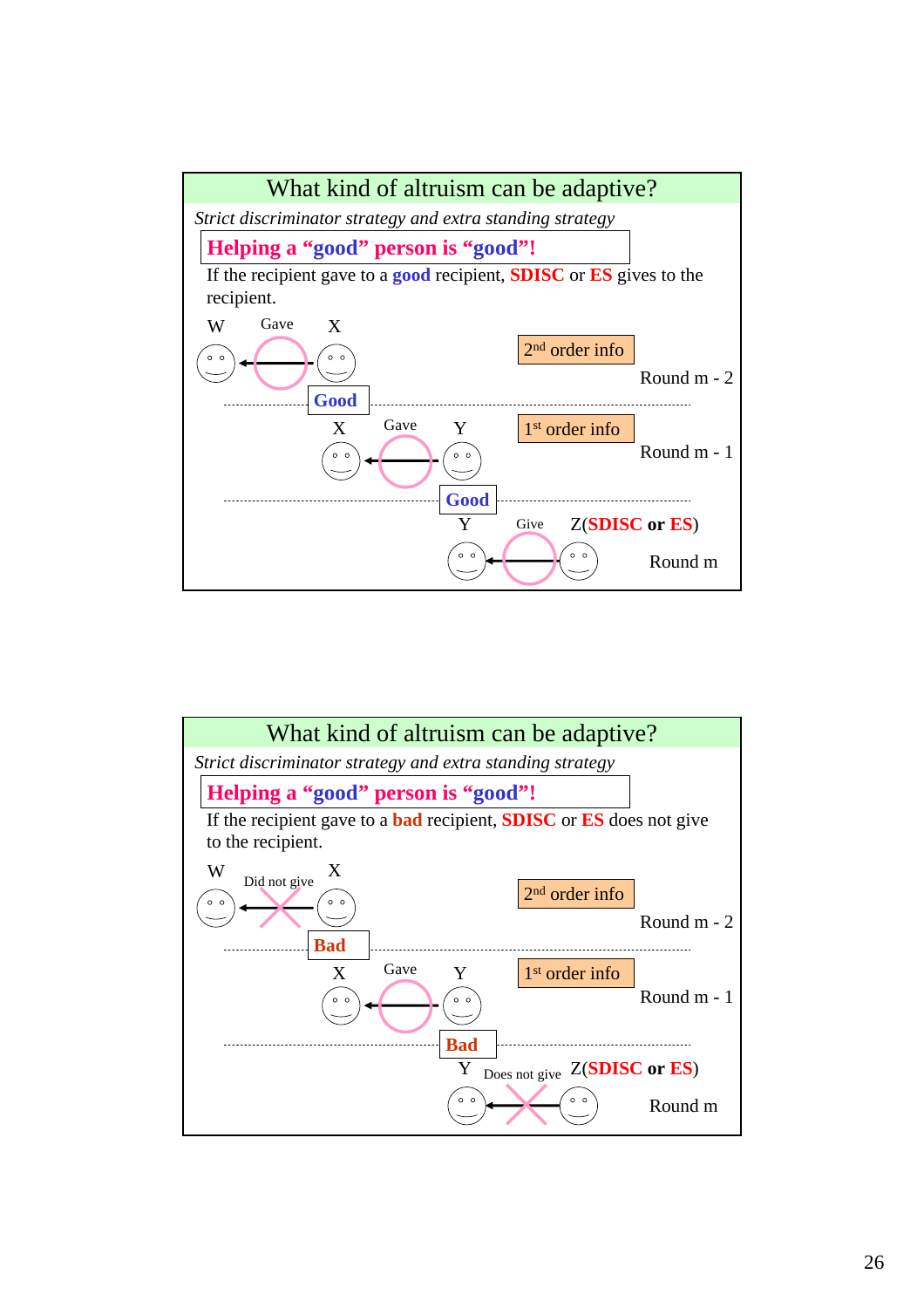| What kind of altruism can be adaptive?                                                                                                                                                                                                                                                                                                               |            |                                         |  |                      |      |            |
|------------------------------------------------------------------------------------------------------------------------------------------------------------------------------------------------------------------------------------------------------------------------------------------------------------------------------------------------------|------------|-----------------------------------------|--|----------------------|------|------------|
|                                                                                                                                                                                                                                                                                                                                                      |            | Common characteristics of new solutions |  |                      |      |            |
| •Unlike IS and Standing, <b>SDISC</b> and <b>ES</b> do not give to previous<br>givers who gave to a " <b>bad</b> " recipient.<br>They regard giving to <b>Bad</b> as <b>Bad</b> .<br><b>SDISC</b> and <b>ES</b> regards "saints" (indiscriminate altruists) as<br>"traitors."<br>Strict discriminator strategy (GBBB) Extra standing strategy (GBBG) |            |                                         |  |                      |      |            |
| (b) Previous recipient's S<br>(b) Previous recipient's S<br>(a) Current<br>(a) Current<br>recipient's<br>recipient's                                                                                                                                                                                                                                 |            |                                         |  |                      |      |            |
| previous<br>behavior                                                                                                                                                                                                                                                                                                                                 | Good       | <b>Bad</b>                              |  | previous<br>behavior | Good | <b>Bad</b> |
| Gave                                                                                                                                                                                                                                                                                                                                                 | Good       | <b>Bad</b>                              |  | Gave                 | Good | <b>Bad</b> |
| Didn't<br>give                                                                                                                                                                                                                                                                                                                                       | <b>Bad</b> | <b>Bad</b>                              |  | Didn't<br>give       | Bad  | Good       |

| Three keys to make indirect reciprocity possible                                                                                                           |            |                                                                                                                   |                                            |                            |            |                            |  |
|------------------------------------------------------------------------------------------------------------------------------------------------------------|------------|-------------------------------------------------------------------------------------------------------------------|--------------------------------------------|----------------------------|------------|----------------------------|--|
| (a) To regard a person who didn't give despite having had a<br>chance to give to a <b>Good</b> person as " <b>Bad</b> " (i.e., to exclude<br>a free rider) |            |                                                                                                                   |                                            |                            |            |                            |  |
|                                                                                                                                                            |            | (b) To regard a person who gave to a <b>Good</b> person as " <b>Good</b> "<br>(i.e., to help a conditional giver) |                                            |                            |            |                            |  |
| (c) To regard a person who gave to a <b>Bad</b> person as " <b>Bad</b> " (i.e.,<br>to exclude an unconditional giver).                                     |            |                                                                                                                   |                                            |                            |            |                            |  |
| The most important characteristic for the emergence<br>of indirect reciprocity                                                                             |            |                                                                                                                   |                                            |                            |            |                            |  |
| (a) Current<br>recipient's                                                                                                                                 |            | (b) Previous recipient's S                                                                                        |                                            | (a) Current<br>recipient's |            | (b) Previous recipient's S |  |
| previous<br>behavior                                                                                                                                       | Good       | <b>Bad</b>                                                                                                        | Good<br>previous<br><b>Bad</b><br>behavior |                            |            |                            |  |
| Gave                                                                                                                                                       | Good       | <b>Bad</b>                                                                                                        |                                            | <b>Gave</b>                | Good       | <b>Bad</b>                 |  |
| Didn't<br>give                                                                                                                                             | <b>Bad</b> | <b>Bad</b>                                                                                                        |                                            | Didn't<br>give             | <b>Bad</b> | Good                       |  |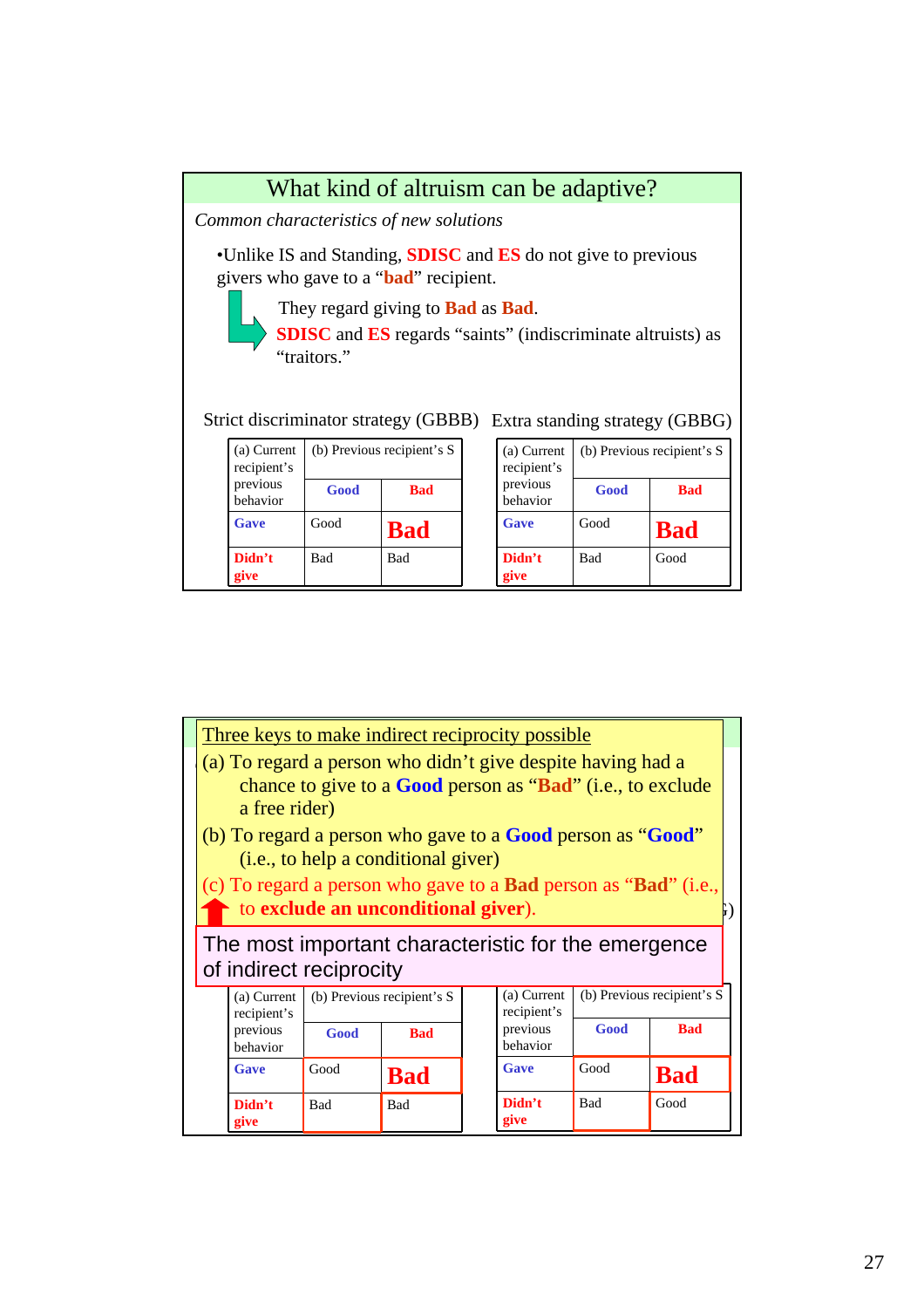

- 1. Theory Mathematical analysis, computer simulation
- 2. Empirical findings

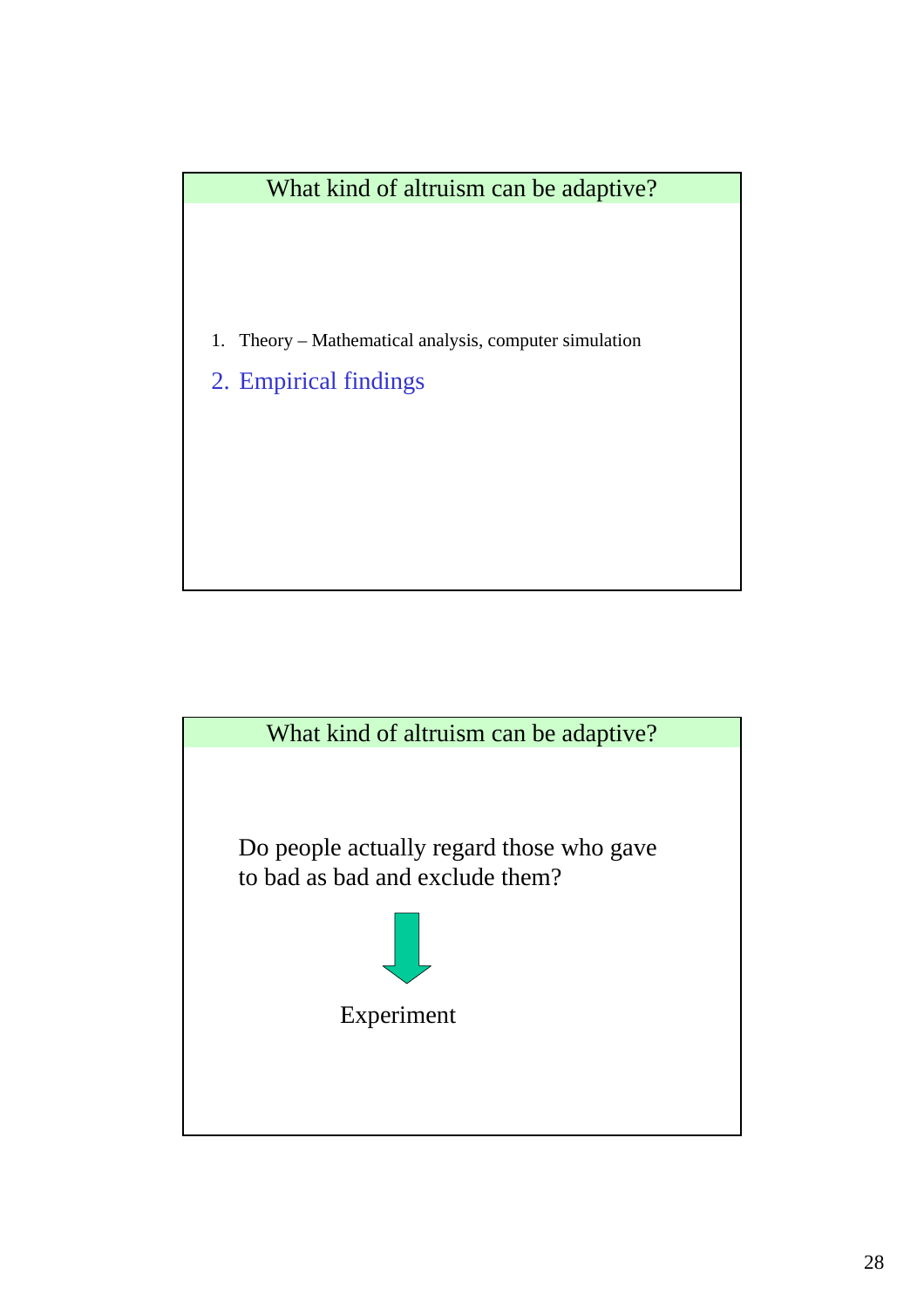

| What kind of altruism can be adaptive?                       |
|--------------------------------------------------------------|
| Experimental setting                                         |
| 8-person Giving game                                         |
| $\checkmark$ There were 17 rounds.                           |
| $\checkmark$ In each round, participants were endowed 50 yen |
| and asked to decide whether to                               |
| $\checkmark$ give it to one of the other 7 participants (The |
| endowment they gave were doubled and given to their          |
| recipients: recipients received 100 yen) Or                  |
| $\checkmark$ keep it for themselves (They received 50 yen).  |
| $\checkmark$ After each round, they received the feedback    |
| information (=how much they received in the round).          |
| $\checkmark$ When they made their decisions, they could see  |
| 1 <sup>st</sup> -order information                           |
| 2 <sup>nd</sup> -order information about all members.        |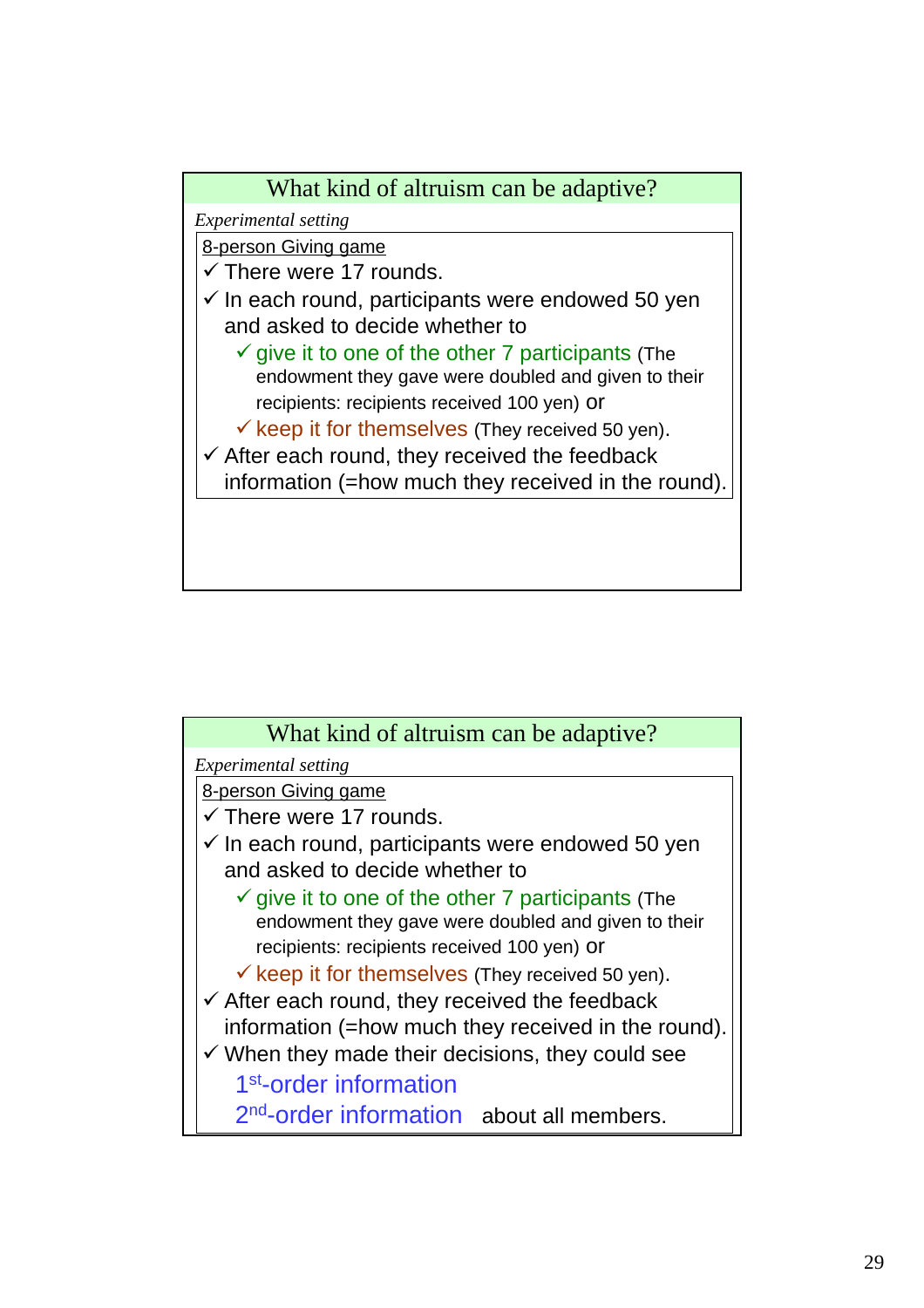

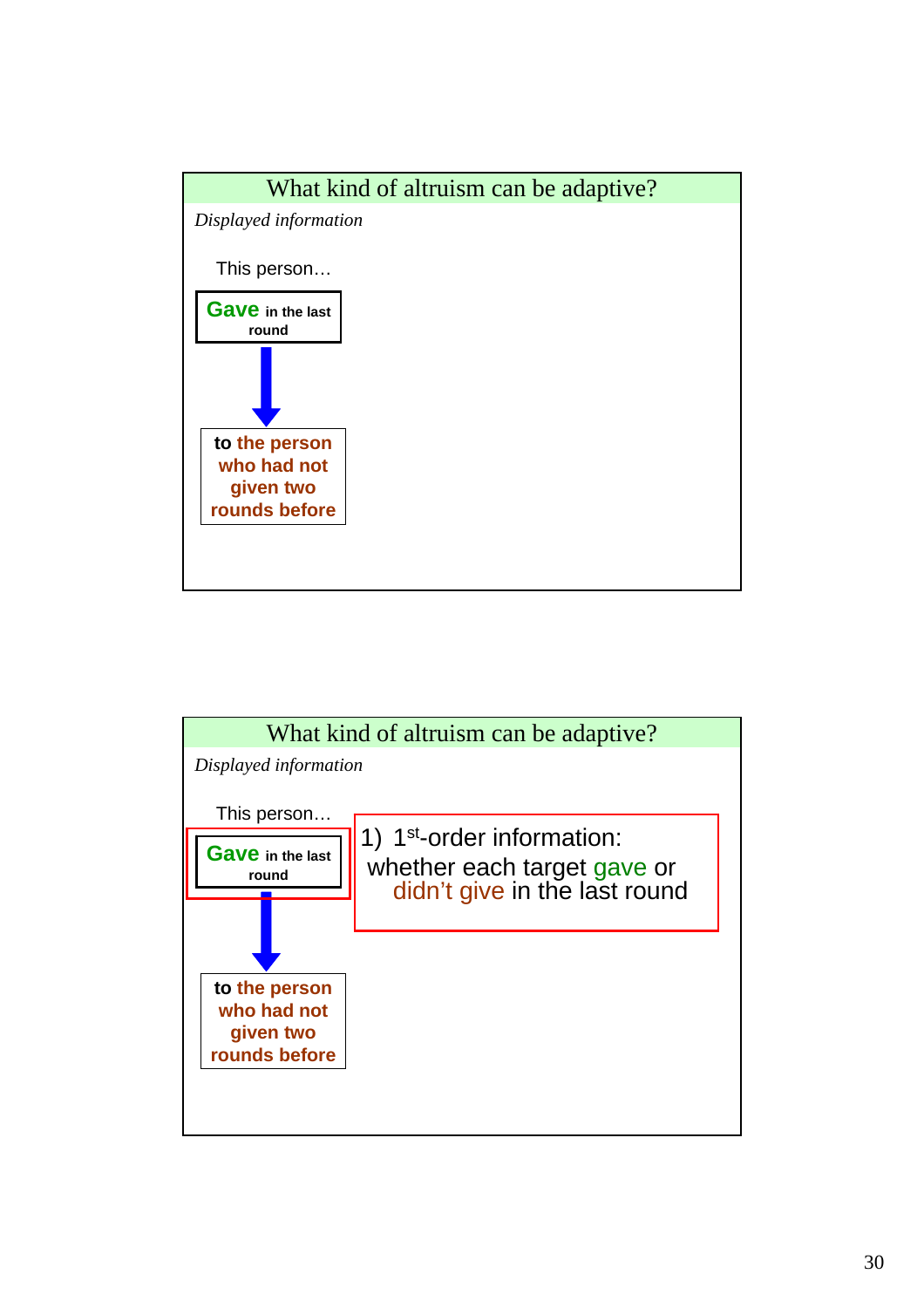

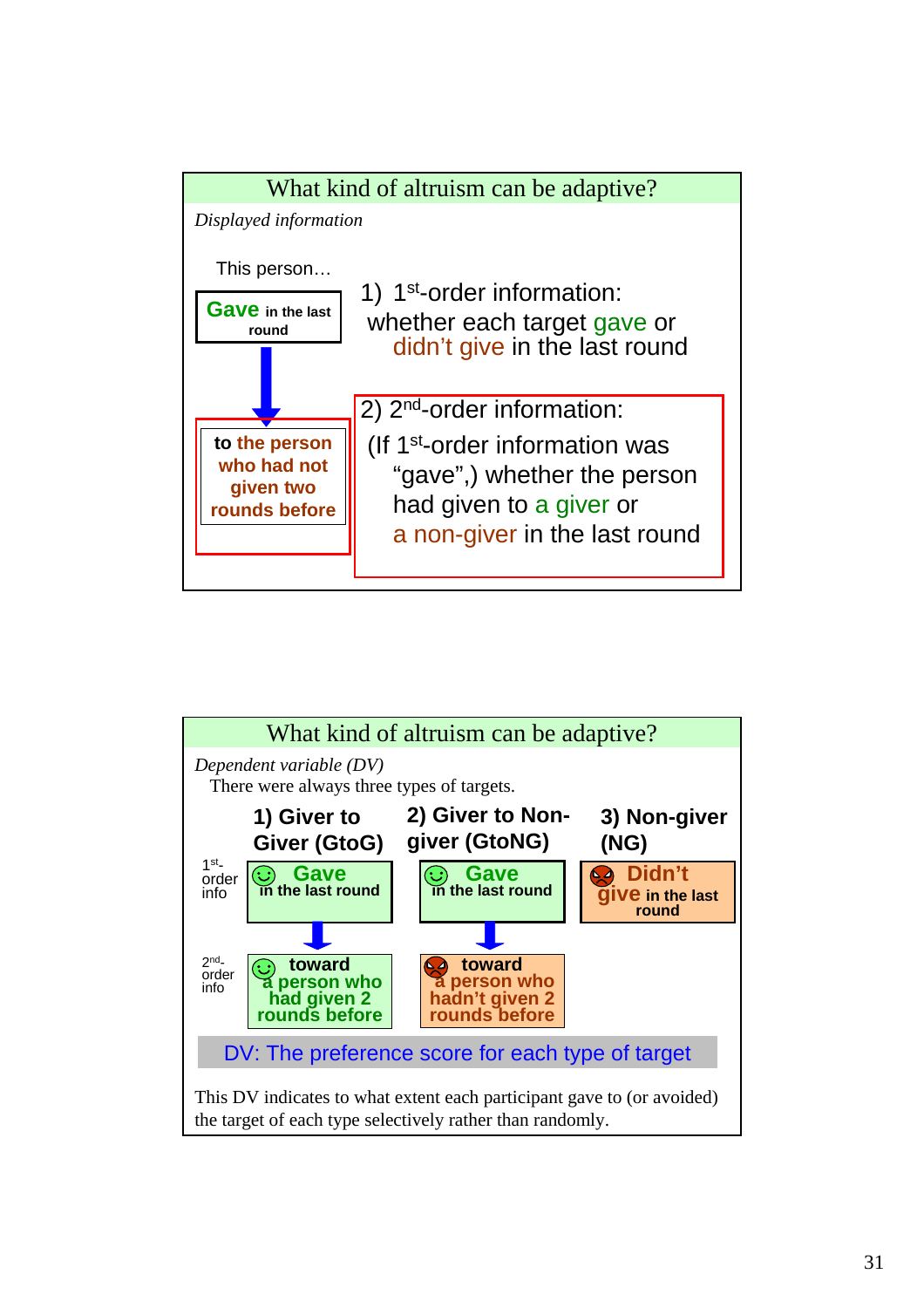

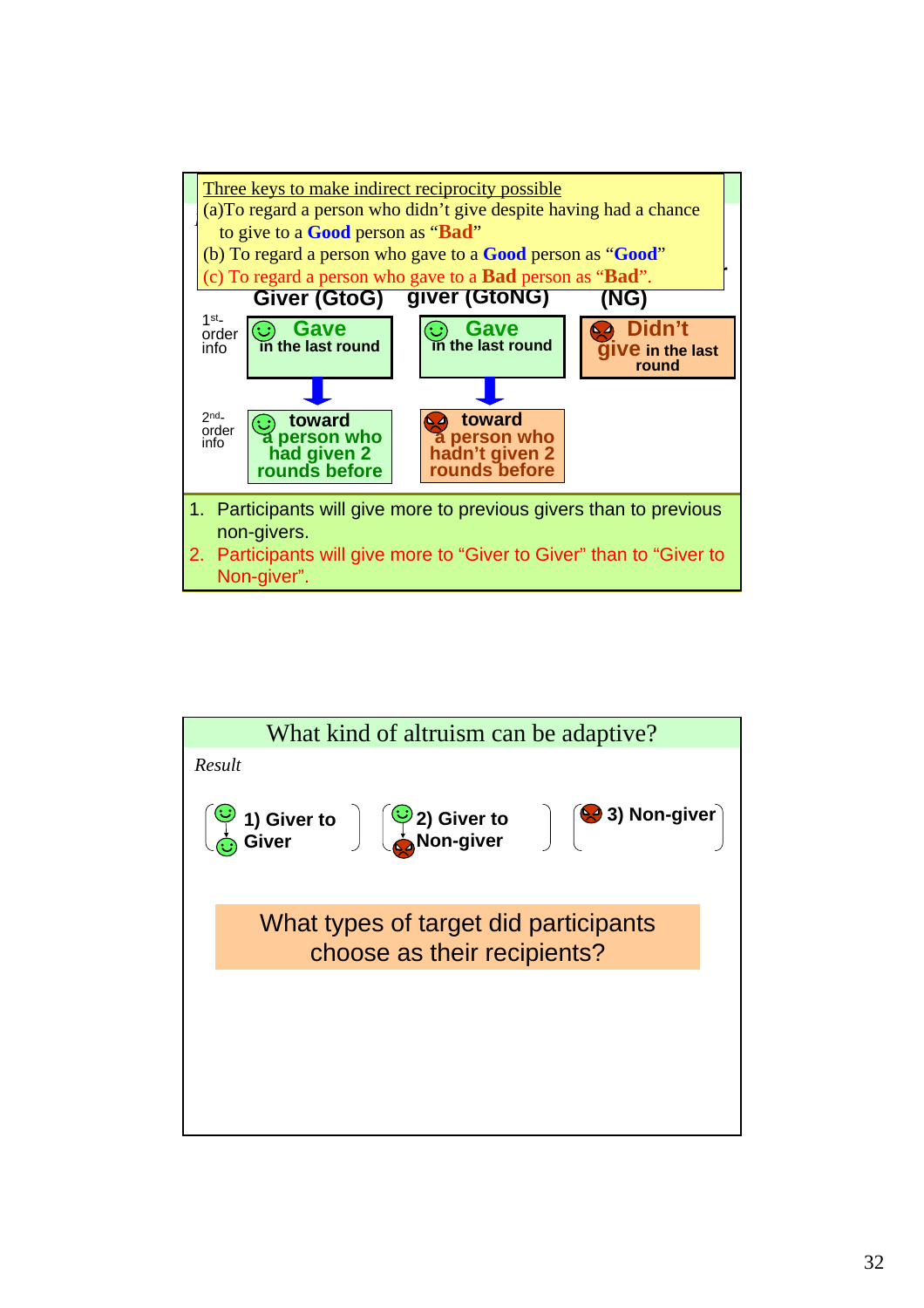